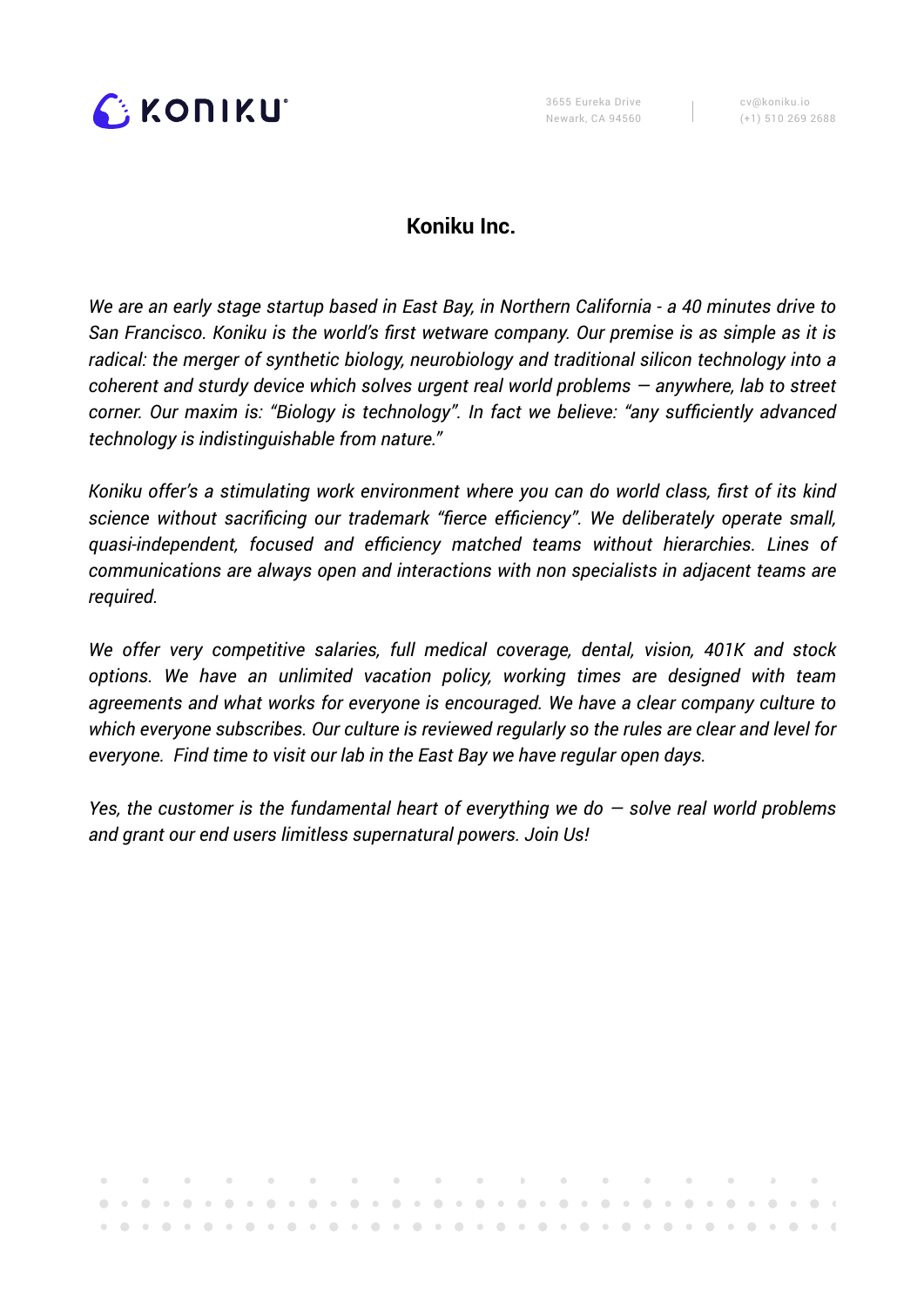

cv@koniku.io (+1) 510 269 2688

**Job 1**

**Short Description:**

Simulation Engineer (CFD)

### **Summary:**

Join a small, focused development team that contributes to our understanding of mass and heat transfer between our devices and the external world. You will be responsible for developing real world models which help us understand and visualise customised environments where our devices operate. You will be required to provide valuable insights to extremely rapid product changes and market forces. This means being able to listen to customer technical requirements.

The ideal candidate has a PhD in computational fluid dynamics, computational physics or related field with some demonstrable interest in biology or biological systems. We require no more than  $3 - 5$  years experience in the academia or industry. More experienced applicants will be considered.

## **Experience & Additional Qualifications:**

CFD simulation tasks around HVAC systems, mobile system with air exhausts, inflow and outflows, crowded indoor spaces, aircrafts & airports systems, Deep expertise in one or more of the following: CATIA, ANSYS ICEM , ANSYS CFX / Fluent, AVL Fire, Star – CD, CCM +, … Simulation of multiphase flows in and around macro & micro structures. Some experience with experimental micro fluidics systems is desired but not required.

## **Detailed Job Description:**

Lead and develop parametric models/tools for various CFD analyses. Contribute to design optimisation based on CFD analysis. Lead hardware requirements efforts, especially related to fitting device into multiple verticals in the most efficient manner.

 $\mathcal{L} = \mathcal{L}$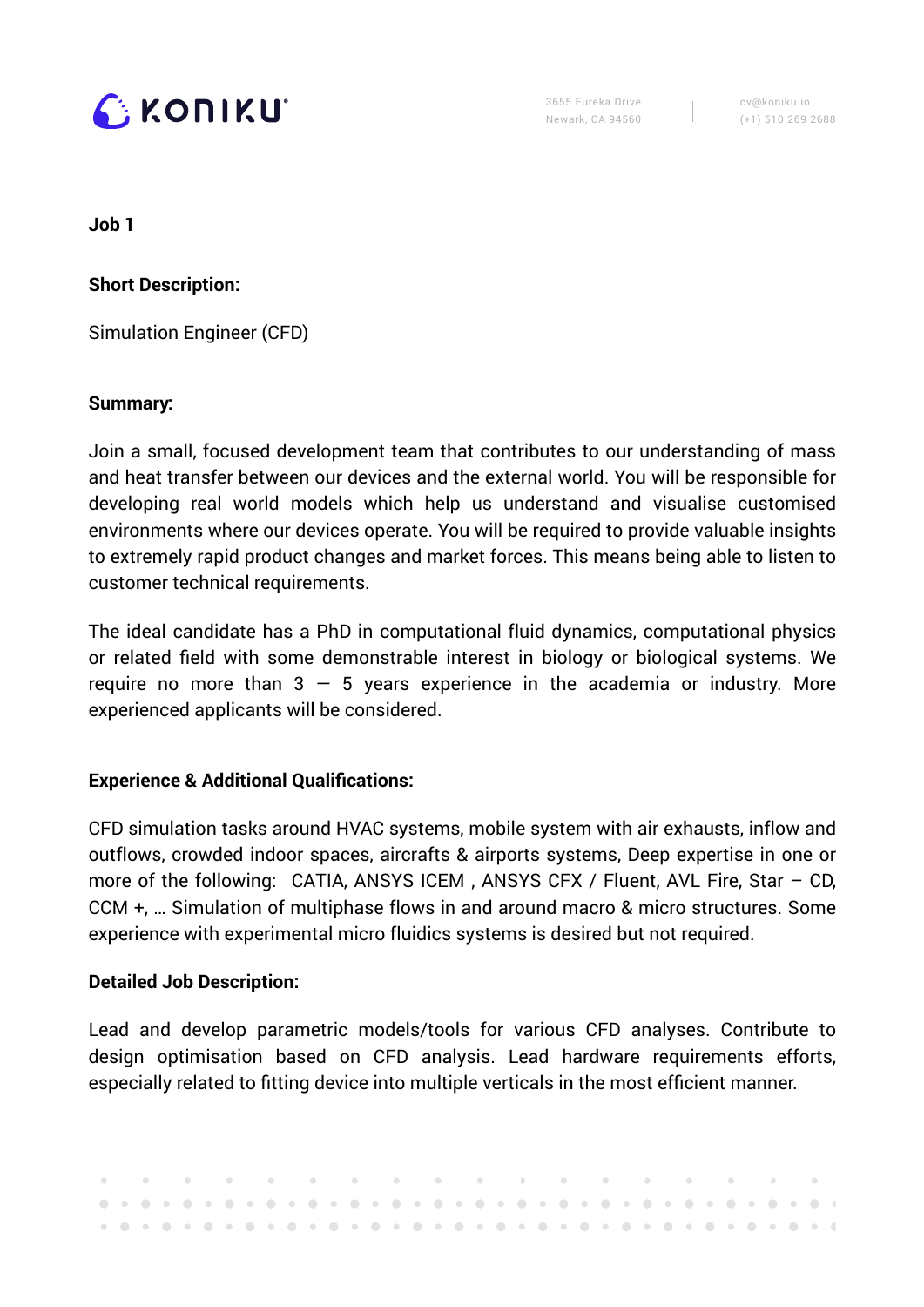

#### **Additional Requirements:**

Willing to work overtime and weekends as needed is a must.

To conform to ITAR regulations, applicant must be a U.S. citizen, lawful permanent resident of the U.S., protected individual as defined by 8 U.S.C. 1324b(a)(3), or eligible to obtain the required authorizations from the U.S. Department of State.

Equal Opportunity Employer; We hire for individual competence, retain on results, advance for excellence — no exceptions.

### **Application details:**

 $\sim 0.1$ 

 $\bullet$ 

Please send application materials to *[cv@koniku.io](mailto:cv@koniku.io)*. We are especially keen on examples of previous 'side projects' or main body of work which demonstrate your interests and commitment.

 $\sim 10^{-11}$ 

 $\sim 10^{-11}$  $\bar{J}$  .  $\bar{f}$ 

r.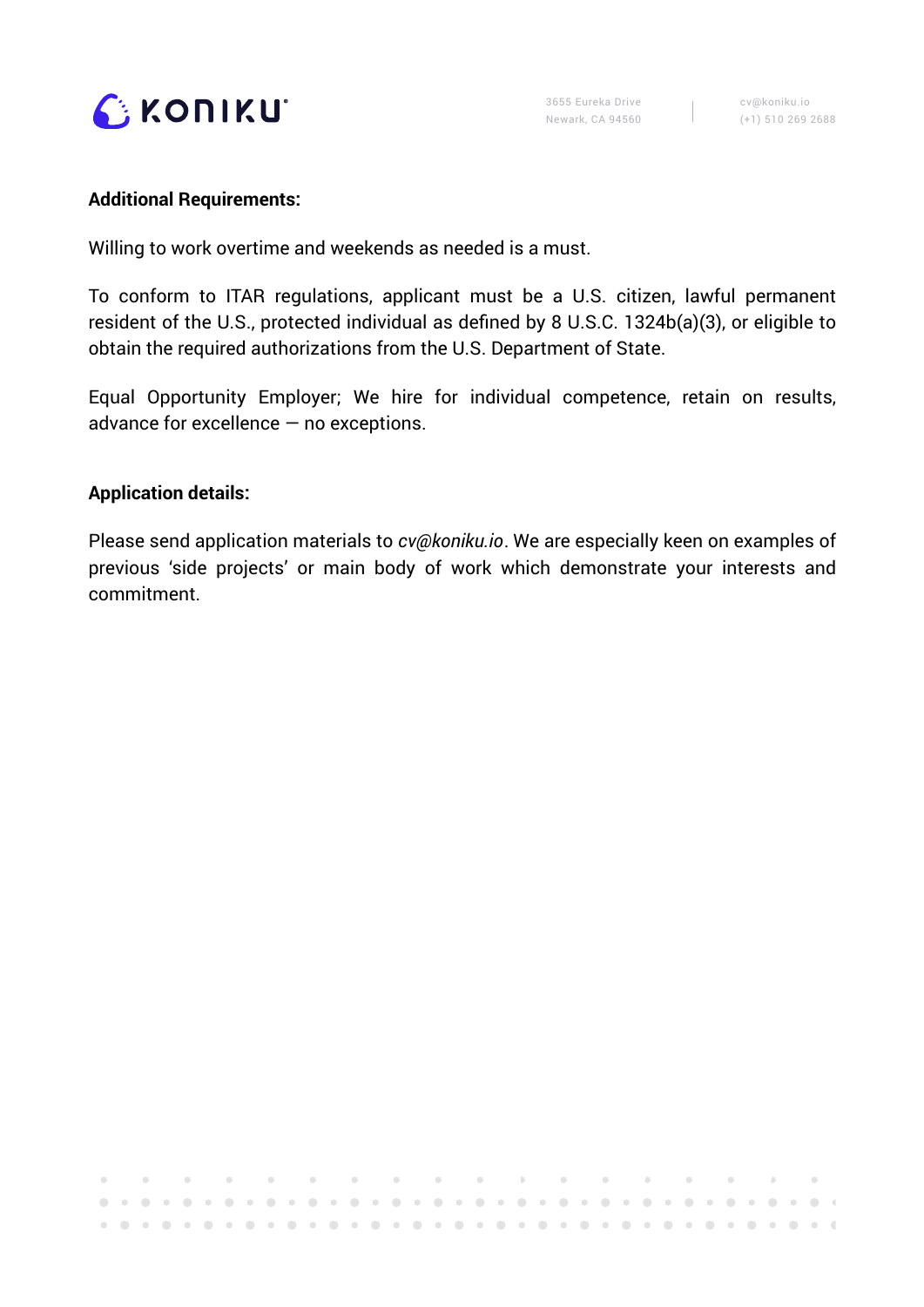

cv@koniku.io (+1) 510 269 2688

**Job 2**

**Short Description:** 

Lead Computational Neuroscientist

### **Summary:**

A talented scientist to lead the development of next generation koniku kores. This leadership role is guided by question: "How do we realistically shift more work to existing neural circuits, ready to ship in a few weeks?". You will develop creative, small neural circuits in silico which can be realistically verified by our proprietary wetware platform  $$ koniku kore. You will also develop safe stimulation, encoding and decoding protocols for neurons in vitro.

The ideal candidate is a sharply pragmatic individual, grounded in experimental data with a strong publication record. We are seeking an energetic and articulate person with a bold vision. You will expected to contribute to building a community around your tools, build and maintain collaborations with Academia.

A PhD in computational neuroscience or neuroinformatics with a regarded research group or PI and a strong publication record is mandatory.

### **Experience & Additional Qualifications:**

Deep and demonstrable experience with the neuron simulation environment or similar. Previous hands on experimental work in vivo and/or in vitro neurophysiology is solid asset. Excellent programming skills in Python, Matlab, Statistical Analysis & Related Packages and other open tools in neuro simulations. Reports directly to CEO.

### **Detailed Job Description:**

Propose new circuits to engineering team. Developing coding mechanisms from sensors to the kore. Design stimulation sequences for neural circuits or neural populations in the kore. Develop tools for the user community. Guide talented neurogrammers within our

|  |  |  |  |  |  |  |  |  |  |  |  |  |  |  |  |  | . As we have a strong and the strong and the strong strong and the strong strong strong and the strong strong strong strong strong strong strong strong strong strong strong strong strong strong strong strong strong strong |
|--|--|--|--|--|--|--|--|--|--|--|--|--|--|--|--|--|-------------------------------------------------------------------------------------------------------------------------------------------------------------------------------------------------------------------------------|
|  |  |  |  |  |  |  |  |  |  |  |  |  |  |  |  |  |                                                                                                                                                                                                                               |
|  |  |  |  |  |  |  |  |  |  |  |  |  |  |  |  |  |                                                                                                                                                                                                                               |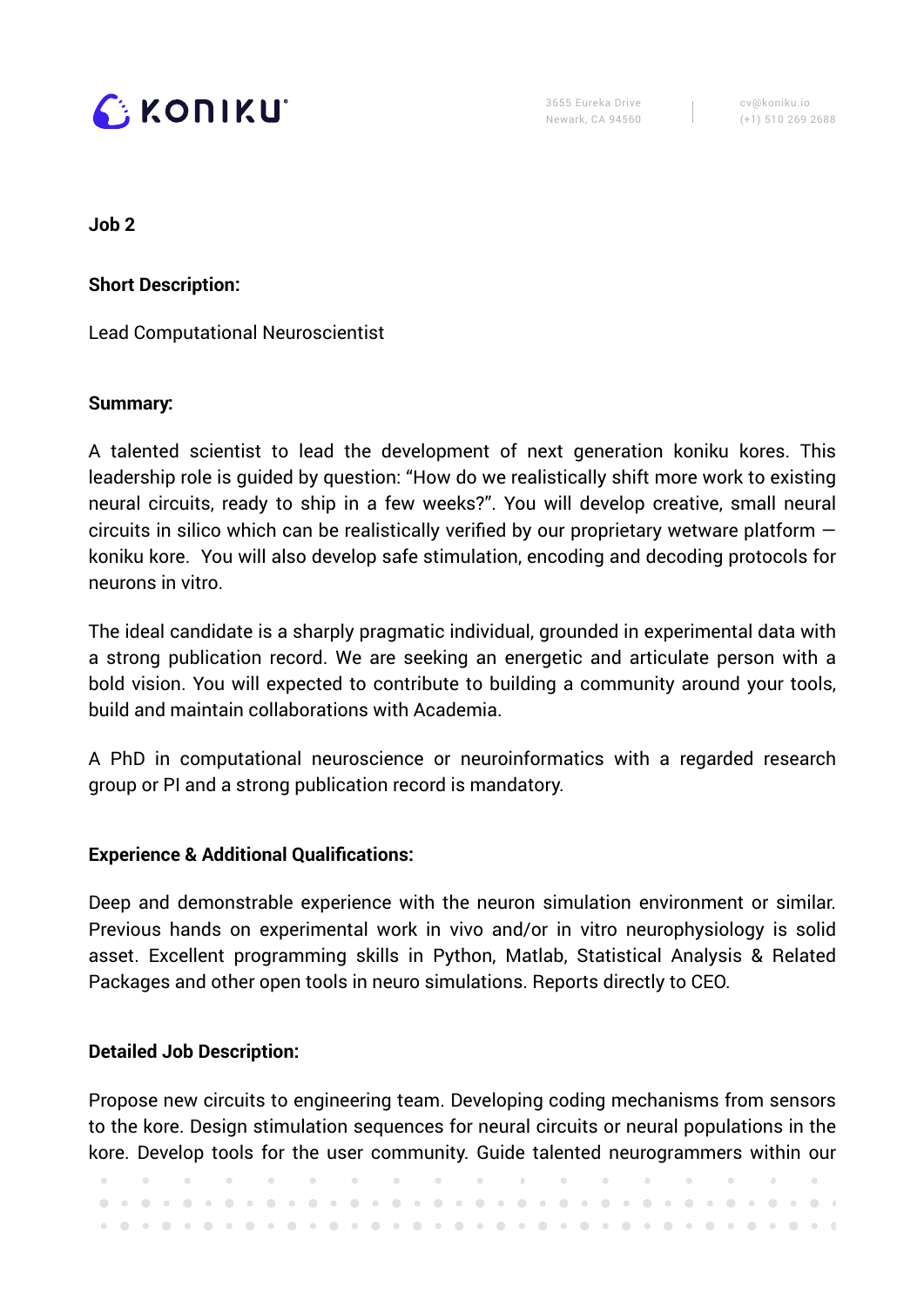

**COLL** 

outreach program and keep links with academia vibrant. Advice or hire talent to expand on the team as required.

### **Additional Requirements:**

Willing to work overtime and weekends as needed is a must.

To conform to ITAR regulations, applicant must be a U.S. citizen, lawful permanent resident of the U.S., protected individual as defined by 8 U.S.C. 1324b(a)(3), or eligible to obtain the required authorizations from the U.S. Department of State.

Equal Opportunity Employer; We hire for individual competence, retain on results, advance for excellence — no exceptions.

#### **Application details:**

.

Please send application materials to *[cv@koniku.io](mailto:cv@koniku.io)*. We are especially keen on examples of previous 'side projects' or main body of work which demonstrate your interests and commitment.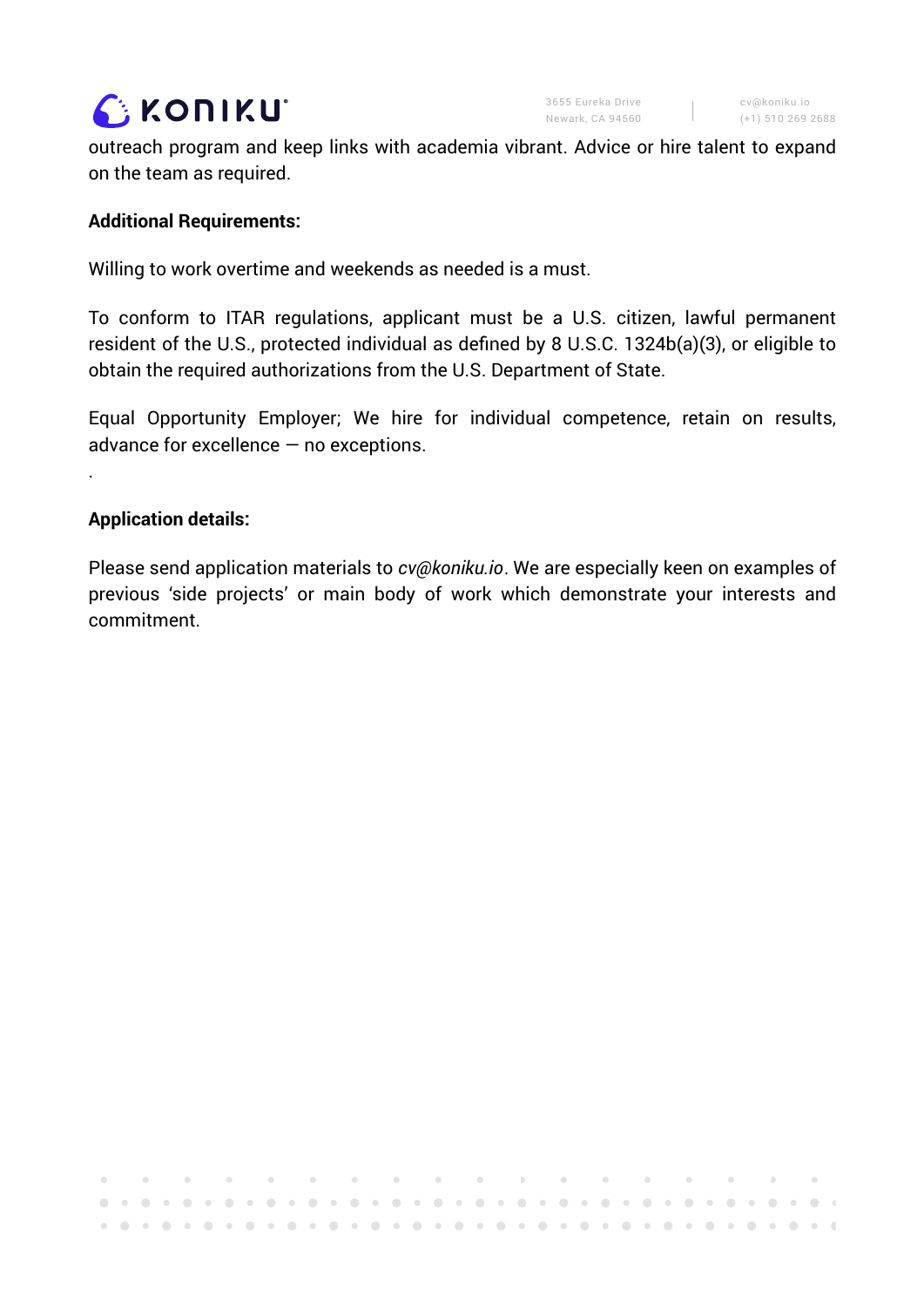

cv@koniku.io (+1) 510 269 2688

**Job 3**

**Short Description:** 

Electrical Engineer

### **Summary:**

A trustworthy and reliable Electrical Engineer with no more than 3 years of postdoctoral experience. We seek a lead Engineer with experience in neural signal processing. For this role, we will consider outstanding equivalent industry experience  $-$  5yrs. minimum.

The ideal candidate has deep experience with FPGA's programming (Verilog and/or VHDL). A solid understanding of bioelectrical signals amplification, control and microelectronic systems control (e.g. fluidics, MEMS and micro optics) and neuroelectronic interfacing.

You have strong (3+ years experience) skills in design and implementation of embedded firmware applications in C/C++, Python, Matlab and Java. Some knowledge of multiphoton optics, control and pulsed lasers are desired but not required.

You are passionate to see the applications of your work in the real world. You are also required to publish, nurture and maintain strong relationships with the academia. The responsibilities of this role will be accelerated rapidly, therefore you must be a proven team player with genuine, empathic leadership skills. You deliver.

## **Experience & Additional Qualifications:**

3 — 5 years+ hands on design experience with FPGA or related high performance hardware. Experience with bio signal amplification and conditioning on FPGA. Demonstrable work in control theory is desired but not mandatory. Experience with micro fluidics, MEM's and/or micro optics are a plus.

Prior experience in patent review and the patent process is desirable.

## **Detailed Job Description:**

|  |  |  |  |  |  |  |  |  |  |  |  |  |  |  |  |  | . A second constant of the constant of the constant $\mathbf{r}$ and $\mathbf{r}$ and $\mathbf{r}$ |
|--|--|--|--|--|--|--|--|--|--|--|--|--|--|--|--|--|----------------------------------------------------------------------------------------------------|
|  |  |  |  |  |  |  |  |  |  |  |  |  |  |  |  |  |                                                                                                    |
|  |  |  |  |  |  |  |  |  |  |  |  |  |  |  |  |  |                                                                                                    |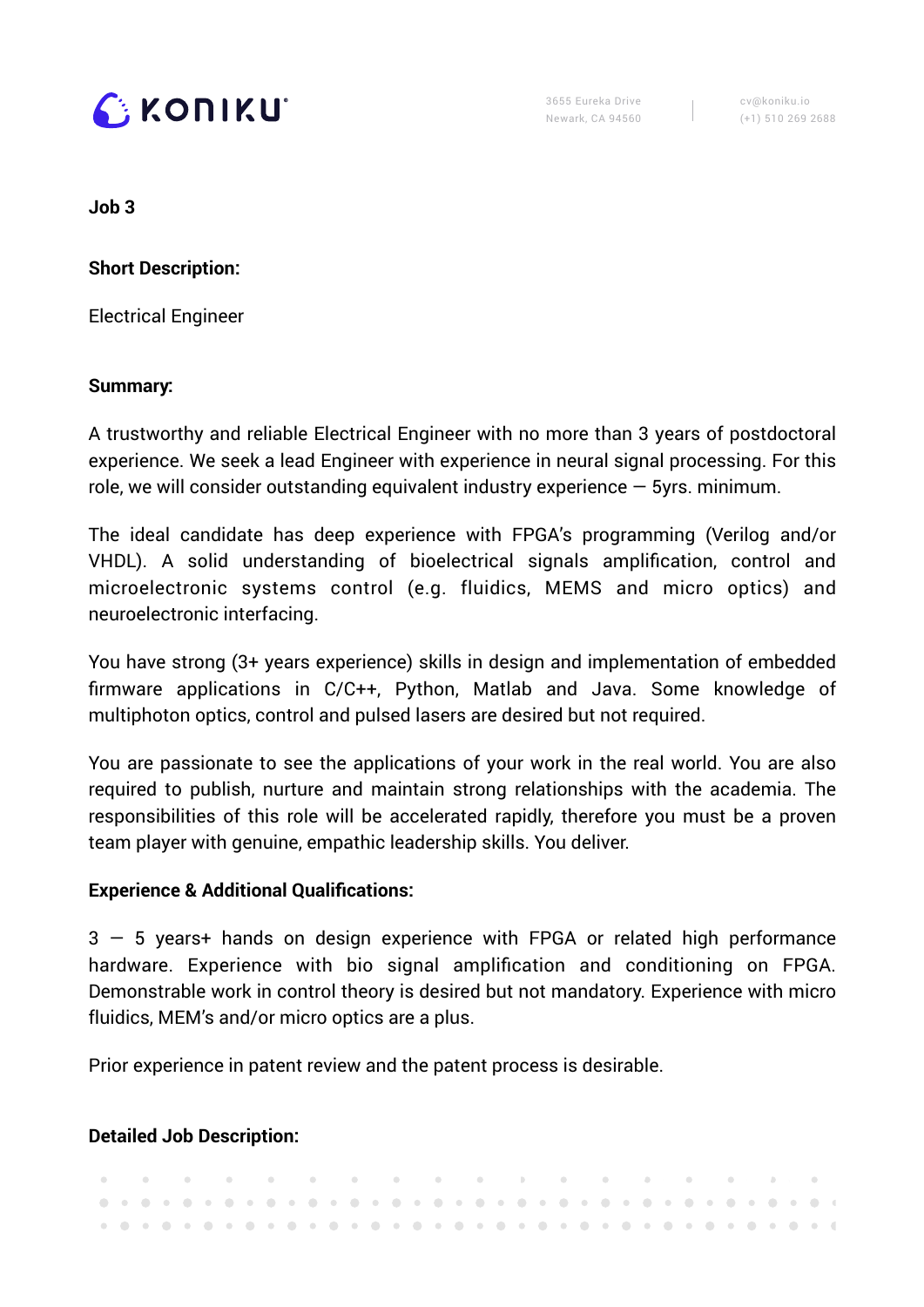

**College** 

Lead and oversee the design all electronic hardware. Contribute to developing control and computation concepts with bio hardware or wetware. Contribute to overall system integration. Guide talented neurogrammers within our outreach program and keep links with academia vibrant.

Identify channels for procuring materials, identify supply chains with special focus on potential supply chain bottlenecks and designing mitigation strategies is a must.

Communicate with CEO on hiring, advise on product development and market strategy. Reports directly to CEO.

### **Additional Requirements:**

Willing to work overtime and weekends as needed is a must.

To conform to ITAR regulations, applicant must be a U.S. citizen, lawful permanent resident of the U.S., protected individual as defined by 8 U.S.C. 1324b(a)(3), or eligible to obtain the required authorizations from the U.S. Department of State.

Equal Opportunity Employer; We hire for individual competence, retain on results, advance for excellence — no exceptions.

### **Application details:**

.

Please send application materials to *[cv@koniku.io](mailto:cv@koniku.io)*. We are especially keen on examples of previous 'side projects' or main body of work which demonstrate your interests and commitment.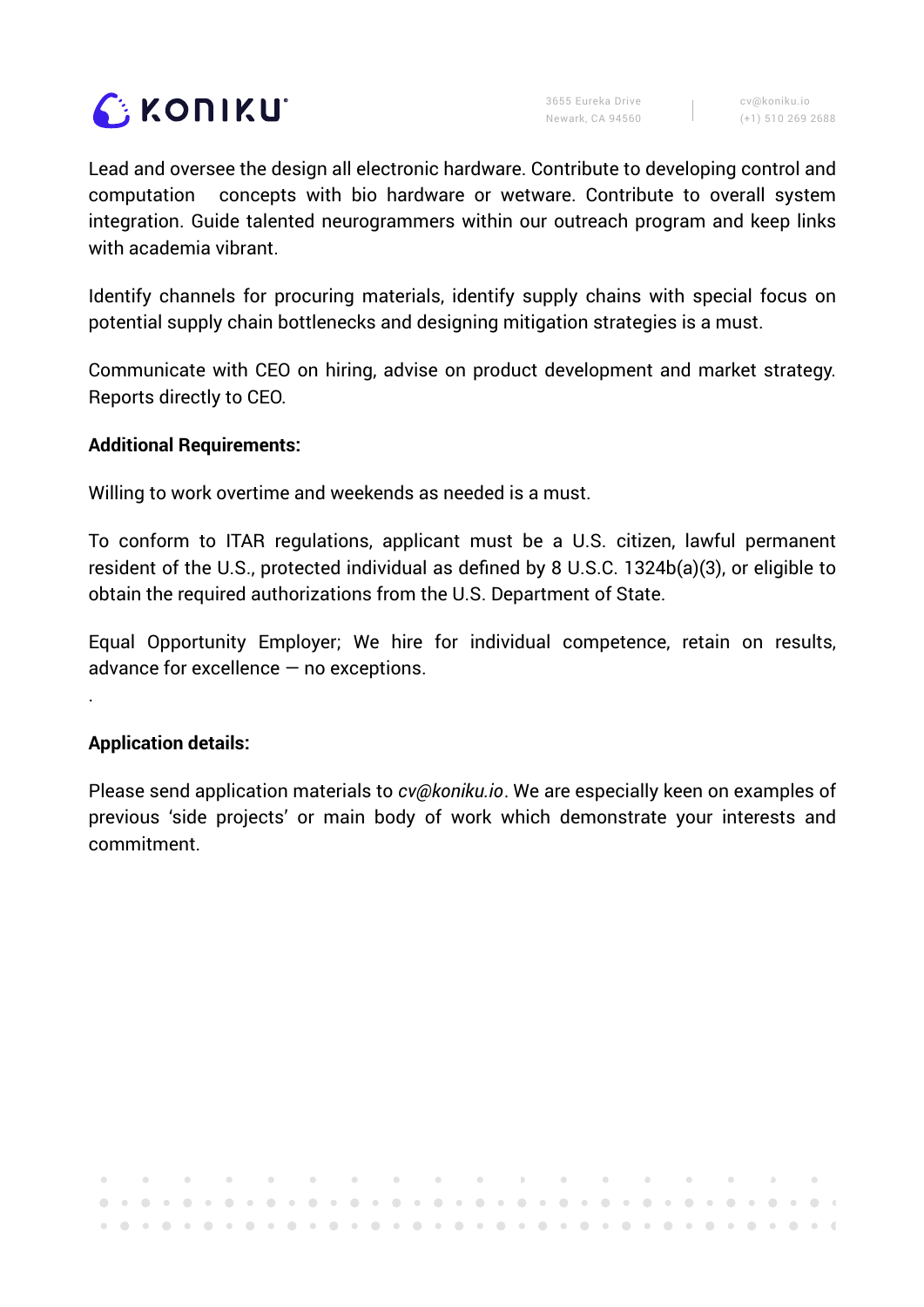

cv@koniku.io (+1) 510 269 2688

**Job 4**

## **Short Description:**

Product & Reliability Engineer

## **Summary:**

Our device works in horizontal markets and varied scenario's. In tough terrains or very cold environments. This is wetware which must survive the most punishing environment and users  $-$  a.k.a the real world. You will put our wetware through its paces without mercy. You will uncover failure points and develop detailed analysis of why it happens. You may also suggest remedies but you must retest to make sure they meet customer needs. It has your name on it.

Equally, important is understanding current product use cases and suggesting more. You will also confer with end users to understand deployment environments and develop realistic in house models for these use cases or identify contractors for such.

## **Experience & Additional Qualifications:**

3 — 5 years practical knowledge of state—of—the—art inspection and quality engineering/assurance techniques, procedures, instruments, equipment, theories, principles and concepts and general business operations. Previous work in a startup environment is beneficial.

## **Detailed Job Description:**

Assesses quality performance using statistical and analytical methods. Devises and implements methods and procedures for inspecting, testing, and evaluating the precision, reliability, and accuracy of products, processes, and production equipment.

Drive continuous improvement of system hardware, diagnostics and software, tooling, technical documentation, and knowledge management.

|  |  |  |  |  |  |  |  |  |  |  |  |  |  |  |  |  | . A second construction of the construction of the construction of the construction of $\mathbf{r}_i$ |  |
|--|--|--|--|--|--|--|--|--|--|--|--|--|--|--|--|--|-------------------------------------------------------------------------------------------------------|--|
|  |  |  |  |  |  |  |  |  |  |  |  |  |  |  |  |  |                                                                                                       |  |
|  |  |  |  |  |  |  |  |  |  |  |  |  |  |  |  |  |                                                                                                       |  |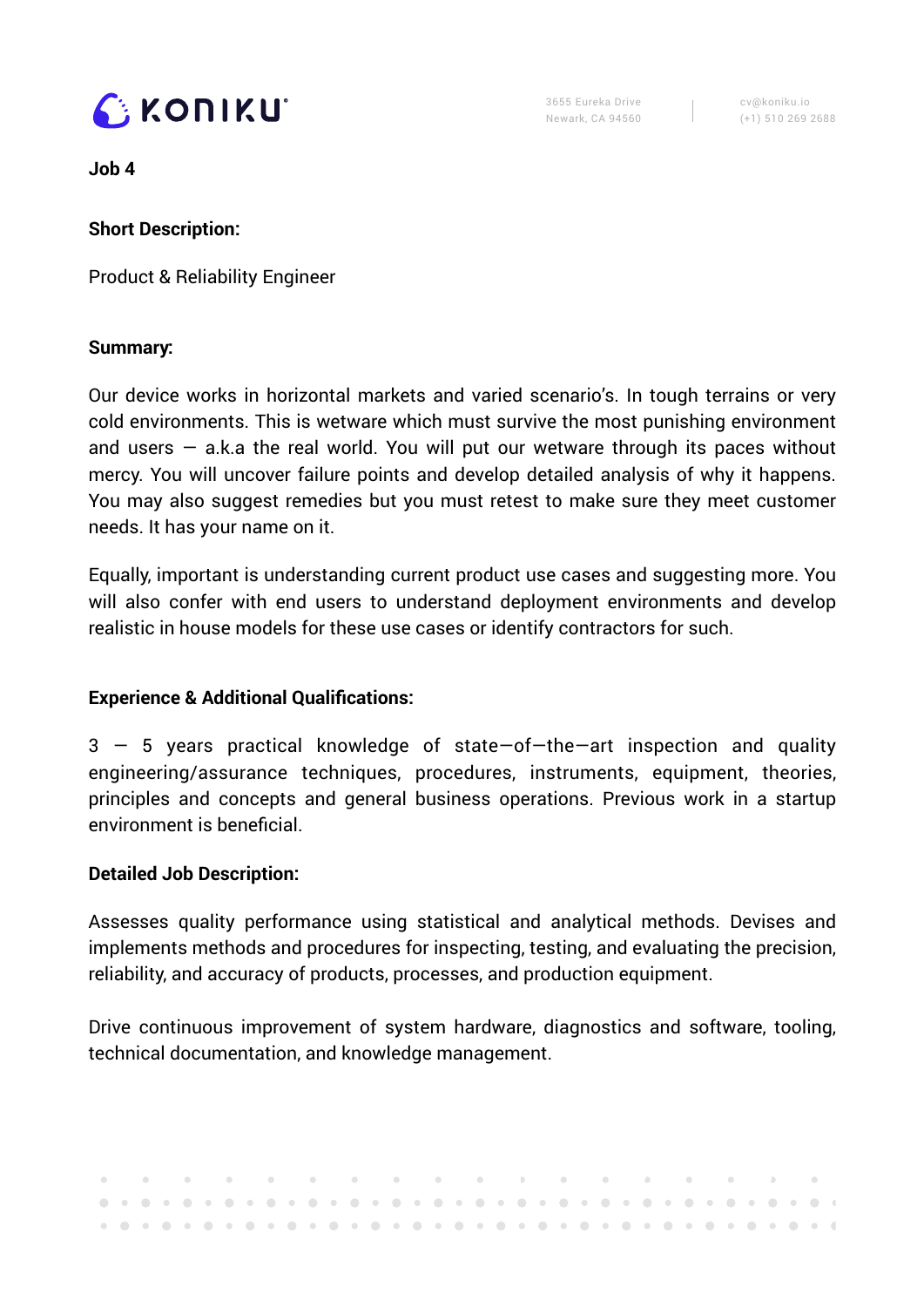

#### **Additional Requirements:**

Willing to work overtime and weekends as needed is a must.

To conform to ITAR regulations, applicant must be a U.S. citizen, lawful permanent resident of the U.S., protected individual as defined by 8 U.S.C. 1324b(a)(3), or eligible to obtain the required authorizations from the U.S. Department of State.

Equal Opportunity Employer; We hire for individual competence, retain on results, advance for excellence — no exceptions.

### **Application details:**

.

Please send application materials to *[cv@koniku.io](mailto:cv@koniku.io)*. We are especially keen on examples of previous 'side projects' or main body of work which demonstrate your interests and commitment.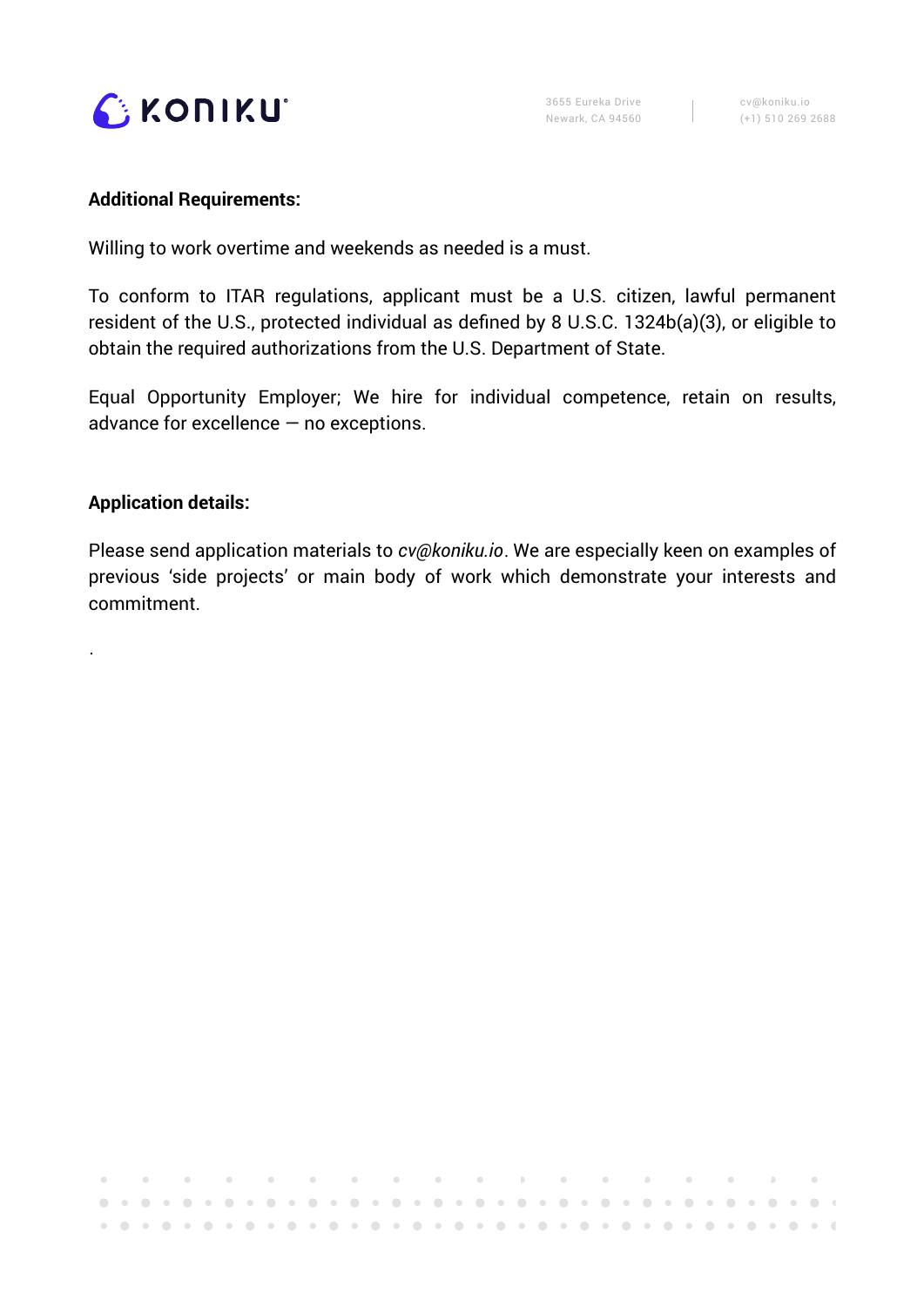

cv@koniku.io (+1) 510 269 2688

**Job 5**

**Short Description:** 

Business Development Manager

### **Summary:**

You are into sales but also have a solid background in technology. The ideal candidate has thorough grasp of biotechnology, biosystems and engineering. You have previously worked in a startup or medium sized corporation and can clearly show that your impact dramatically affected the outcome in revenue for the aforementioned company.

You are a patient, enthusiastic & effective communicator. This position requires a candidate who is able to simplify complex subjects to the average user. You are also able to interact with individual scientist with deep expertise helping them to understand the business value in what they do.

### **Experience & Additional Qualifications:**

1— 2 years previous work in a startup or startup like environment especially at the intersection of biology and technology. Bachelor's degree in Engineering or Science is a must. M.Sc., PhD or related in a science or engineering discipline is strongly preferred an MBA is not required. Experience in structuring and closing high value, "first of its kind" B2B deals. You will assuage customer worries at any time or any where. Expect to be on the road  $15 - 20\%$  of the time.

### **Detailed Job Description:**

Identify and coordinate the creation of new verticals for our devices, generate leads, develop partnerships, recommend pilots and design contracts. Serve as the key individual for details on business offerings. Understand customer needs, requirements and provide intelligence on how a customer can dramatically prosper.

|  |  |  |  |  |  |  |  |  |  |  |  |  |  |  |  |  | . A second construction of the construction of the construction of the construction of the construction of the $\alpha$ |  |
|--|--|--|--|--|--|--|--|--|--|--|--|--|--|--|--|--|-------------------------------------------------------------------------------------------------------------------------|--|
|  |  |  |  |  |  |  |  |  |  |  |  |  |  |  |  |  |                                                                                                                         |  |
|  |  |  |  |  |  |  |  |  |  |  |  |  |  |  |  |  |                                                                                                                         |  |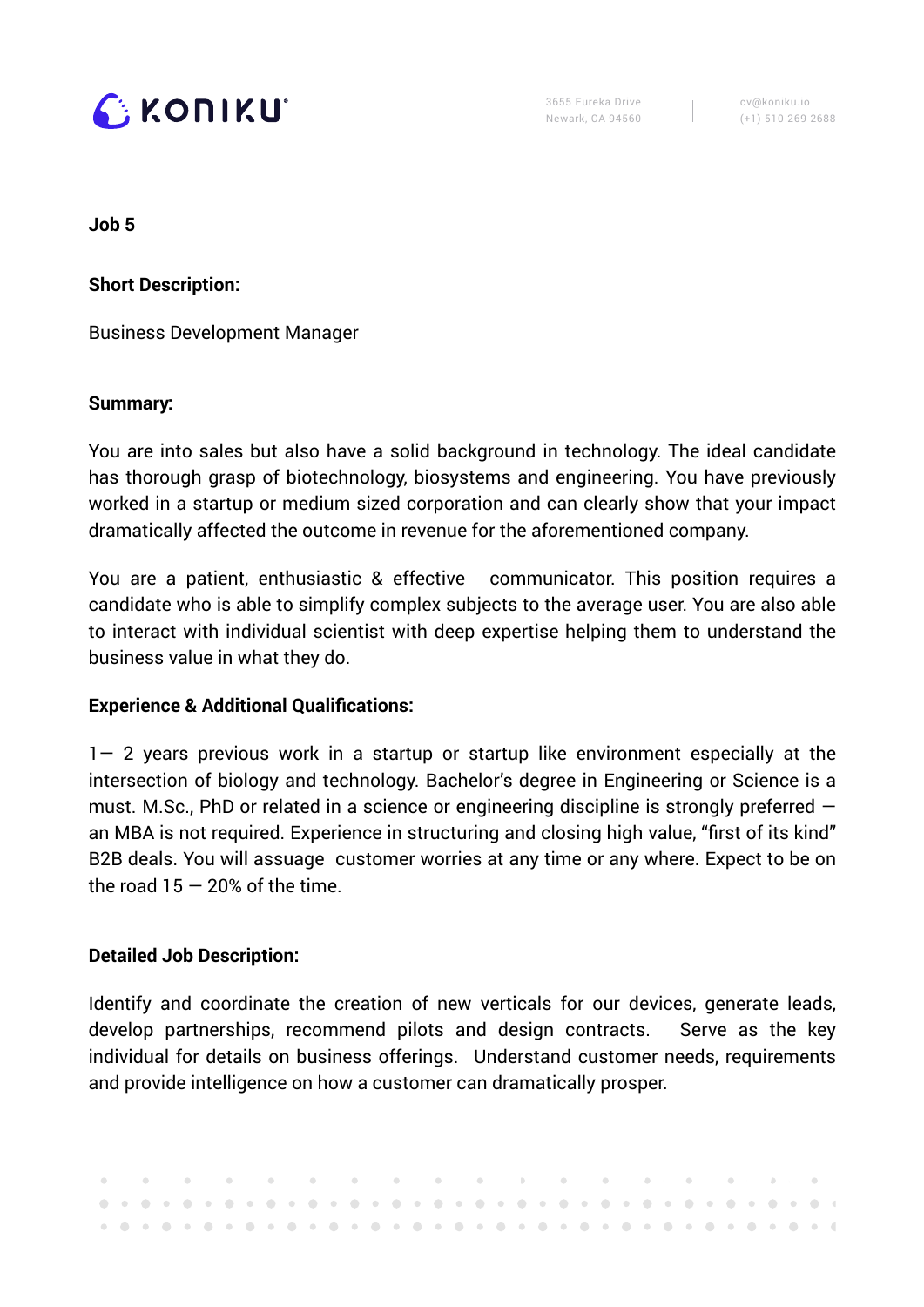

cv@koniku.io (+1) 510 269 2688

Listen to customer needs and model customer prosper scenario's and how koniku achieves customer goals. keep the team abreast of emerging threats to existing and emerging competition. Religiously monitor compliance that new device development has a clear customer purpose, increase our revenue base and plugs into the technology roadmap. Reports directly to CEO

#### **Additional Requirements:**

Willing to work overtime and weekends as needed is a must.

To conform to ITAR regulations, applicant must be a U.S. citizen, lawful permanent resident of the U.S., protected individual as defined by 8 U.S.C. 1324b(a)(3), or eligible to obtain the required authorizations from the U.S. Department of State.

Equal Opportunity Employer; We hire for individual competence, retain on results, advance for excellence — no exceptions.

### **Application details:**

Please send application materials to *[cv@koniku.io](mailto:cv@koniku.io)*. We are especially keen on examples of previous 'side projects' or main body of work which demonstrate your interests and commitment.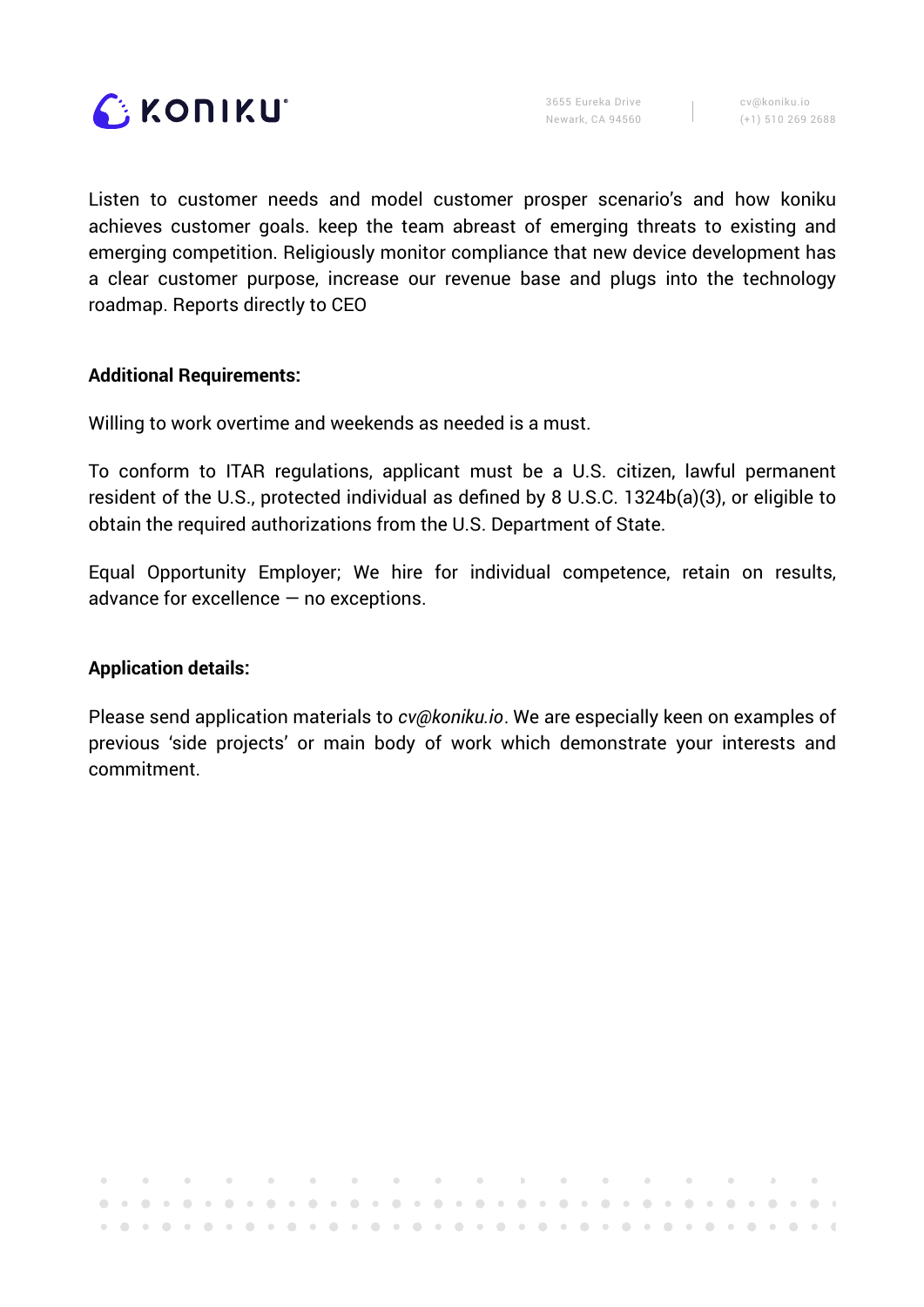

cv@koniku.io (+1) 510 269 2688

**Job 6**

**Short Description:** 

Executive Assistant

### **Summary:**

A discreet, sharp, efficient, experienced and detail—oriented daily executive assistant to the CEO and the team . Your contributions are critical to our success as a well oiled and efficient 'forever startup'.

You have an innate ability to maintain composure in an extremely fast paced environment. You are a reference point in an environment where rules change on a daily basis. You are able to track what works & repeat, also discard what does not work with ease. You can make your voice heard and take charge when needed.

The ideal candidate does not need supervision. Having a STEM background is much desired (B.Sc. or M.Sc.) but non STEM backgrounds will be considered.

### **Experience & Additional Qualifications:**

Deep and demonstrable Experience & Additional Qualifications with the neuron simulation environment.

Previous hands on experimental work in vivo in vitro neurophysiology or electrophysiology is desirable.

Excellent programming skills in Python, Matlab, Statistical Analysis & Related Packages and other open tools in neuro simulations.

### **Detailed Job Description:**

Perform clerical functions such as arranging meetings/conference calls, scheduling appointments for CEO and leadership team.

|  |  |  |  |  |  |  |  |  |  |  |  |  |  |  |  | . A set of a set of a set of a set of a set of $\mathcal{A}$ , and a set of a set of $\mathcal{A}$ |  |
|--|--|--|--|--|--|--|--|--|--|--|--|--|--|--|--|----------------------------------------------------------------------------------------------------|--|
|  |  |  |  |  |  |  |  |  |  |  |  |  |  |  |  |                                                                                                    |  |
|  |  |  |  |  |  |  |  |  |  |  |  |  |  |  |  |                                                                                                    |  |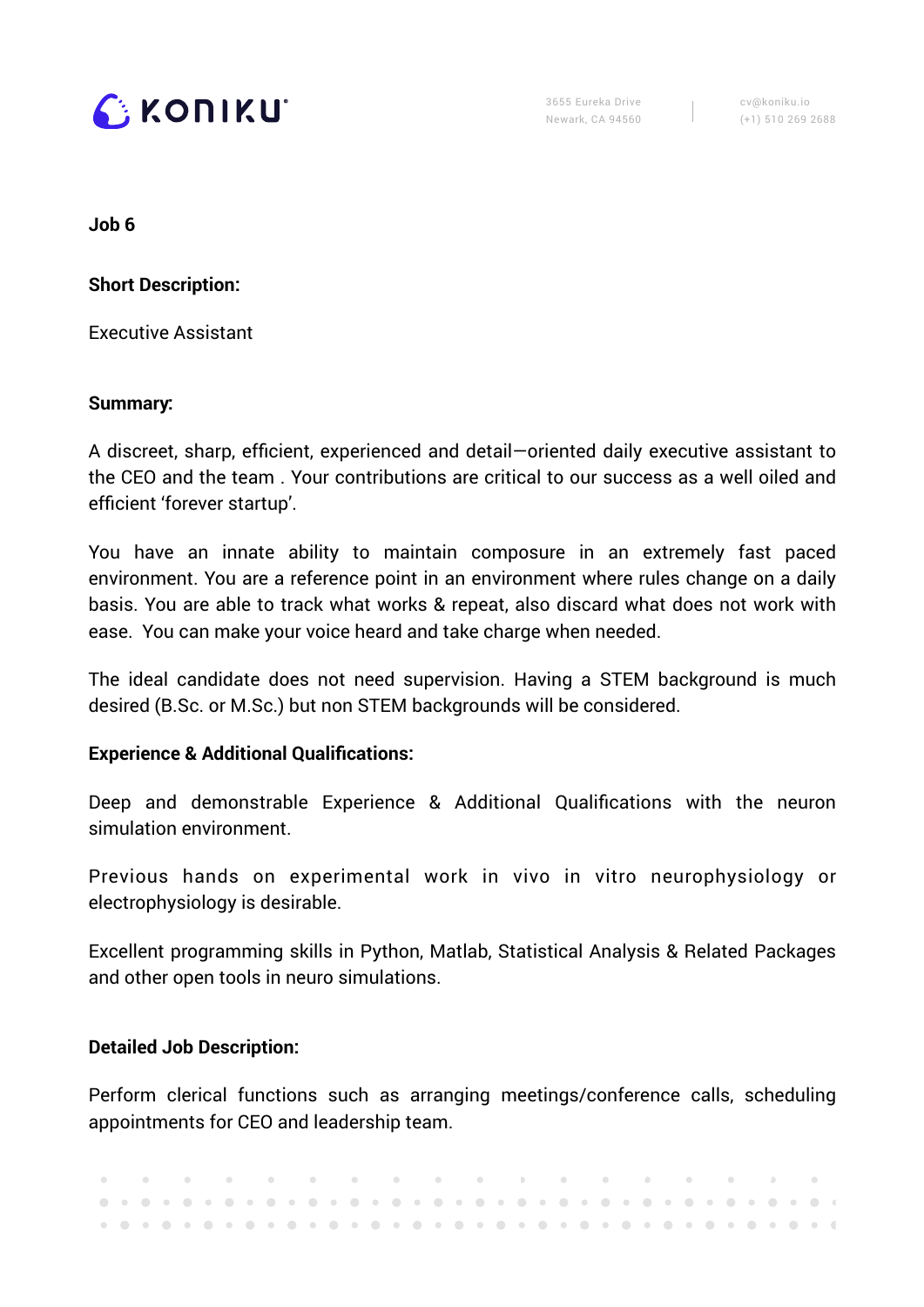

Prepare meeting notices, minutes, and statistical information. Organise follow up with staff, customers and investors.

Supervise and place orders of all office supplies, stamps, paper supplies and copy machine supplies.

Own and manage entire office complex, maintain professional posture in the office/ building, handle reception and related matters.

Manage press correspondence, keep social media accounts relevant

Organise lab visits and tours. Answer questions, handle inquiries and refer to appropriate sub—teams.

Attend Management & Board meetings and take minutes and distribute.

Maintain, update, organize, and file correspondence, documents and verifying completeness, storage and retrieval.

Arrange travel, maintain and review travel guidelines.

### **Additional Requirements:**

Willing to work overtime and weekends as needed is a must.

To conform to ITAR regulations, applicant must be a U.S. citizen, lawful permanent resident of the U.S., protected individual as defined by 8 U.S.C. 1324b(a)(3), or eligible to obtain the required authorizations from the U.S. Department of State.

Equal Opportunity Employer; We hire for individual competence, retain on results, advance for excellence — no exceptions.

### **Application details:**

Please send application materials to *[cv@koniku.io](mailto:cv@koniku.io)*. We are especially keen on examples of previous 'side projects' or main body of work which demonstrate your interests and commitment.

|  |  |  |  |  |  |  |  |  |  |  |  |  |  |  |  |  | . A set of the set of the set of the set of the set of the set of the set of the set of the set of the set of $\mathcal{A}$ |
|--|--|--|--|--|--|--|--|--|--|--|--|--|--|--|--|--|-----------------------------------------------------------------------------------------------------------------------------|
|  |  |  |  |  |  |  |  |  |  |  |  |  |  |  |  |  |                                                                                                                             |
|  |  |  |  |  |  |  |  |  |  |  |  |  |  |  |  |  |                                                                                                                             |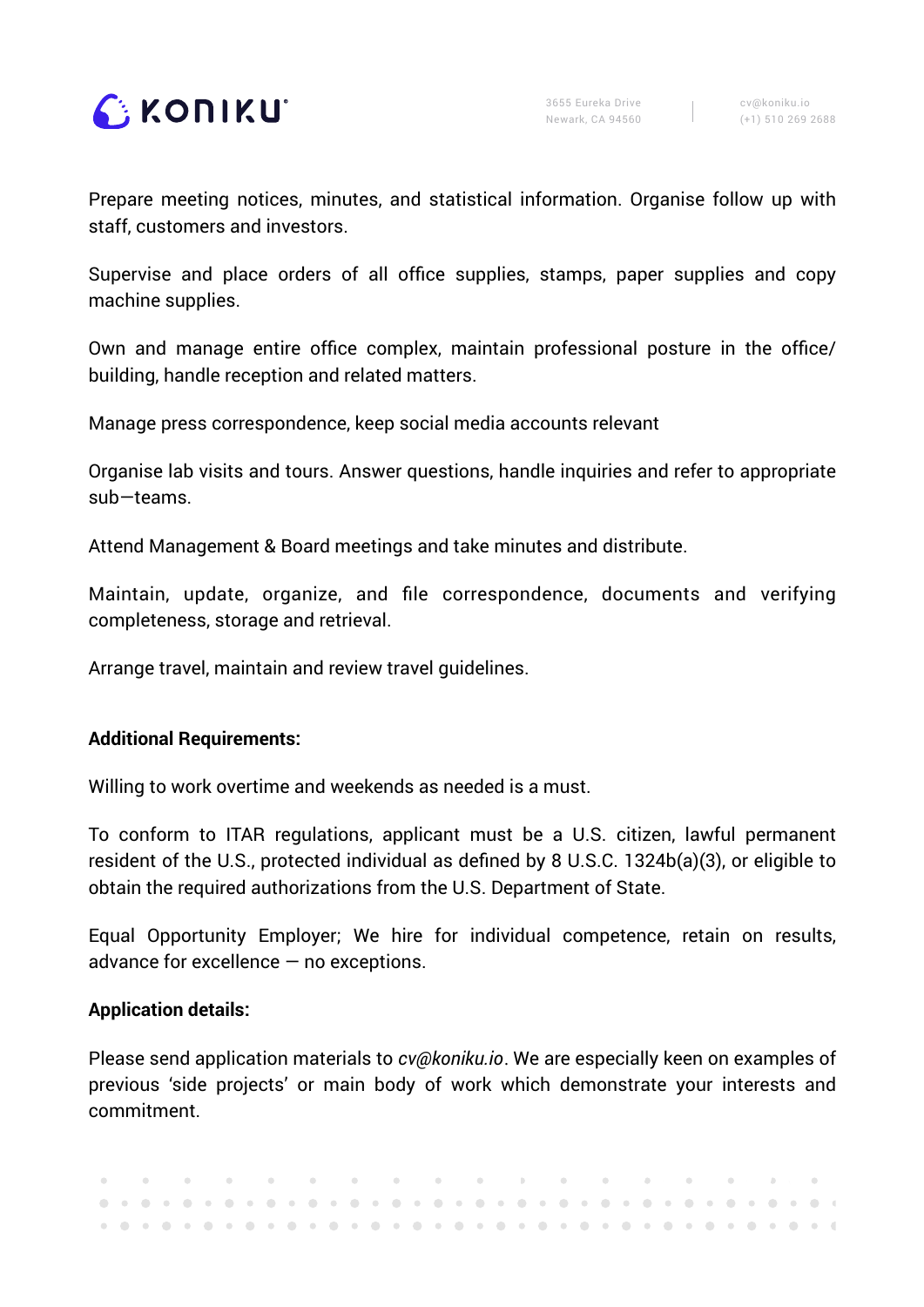

cv@koniku.io (+1) 510 269 2688

**Job 7**

## **Short Description:**

3D lithography Engineer (Multiphoton Optics or related)

## **Summary:**

A senior engineer with a strong work ethic and experience in 3D lithography using multiphoton optics or related technologies. You will lead in—house efforts in design, test and implementation of complex microstructures. You will also achieve metalization in these devices. You will coordinate all 3D design efforts from the nanoscale to macroscale.

The ideal candidate has a PhD or equivalent in physics, optics, micro systems. Previous work in Neuroscience is especially beneficial but not mandatory. But you demonstrate a strong interest in biology with a deep understanding of biocompatible polymers or materials. You are hungry to learn more.

## **Experience & Additional Qualifications:**

3+ yrs experience in cleanroom developments and post processing including: photolithography, Nanoimprint lithography, Reactive ion etching, Metallization/material deposition Device packaging. Experience in semiconductor devices, photonics and CMOS technologies. You have experience in material characterisation: AFM SEM, TEM, XPS and others.

PhD in Physics, Photonics, Nano or Micro Technology or equivalent with 3—5 years of experience. M.Sc. accepted with 10+ years experience.

Prior experience in patent review and the patent process is desirable.

## **Detailed Job Description:**

Coordinate all 3D design and implementation efforts for test and production. Provide detailed input to automation processes. Develop cost effective scale up requirements for these devices >100K devices per year. Seek fabrication facilities for mass production.

|  |  |  |  |  |  |  |  |  |  |  |  |  |  |  | . A second construction of the construction of the construction of the construction of $\mathbf{r}$ |  |  |  |
|--|--|--|--|--|--|--|--|--|--|--|--|--|--|--|-----------------------------------------------------------------------------------------------------|--|--|--|
|  |  |  |  |  |  |  |  |  |  |  |  |  |  |  |                                                                                                     |  |  |  |
|  |  |  |  |  |  |  |  |  |  |  |  |  |  |  |                                                                                                     |  |  |  |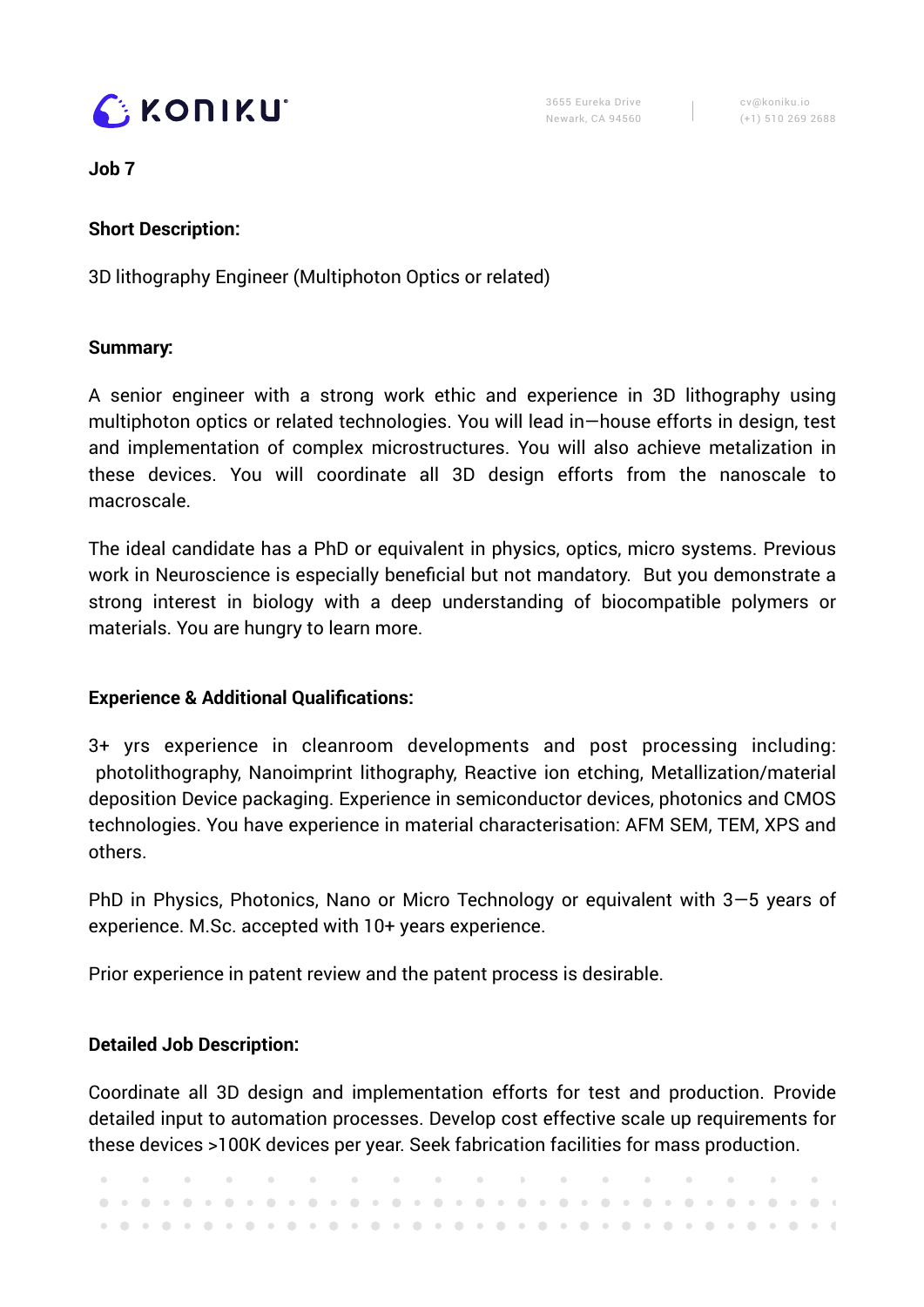

Develop strategies for maintaining a comparative advantage as regards in house fabrication of process steps vs. outsourcing with a view to maintaining competitive advantage and IP generation.

#### **Additional Requirements:**

Willing to work overtime and weekends as needed is a must.

To conform to ITAR regulations, applicant must be a U.S. citizen, lawful permanent resident of the U.S., protected individual as defined by 8 U.S.C. 1324b(a)(3), or eligible to obtain the required authorizations from the U.S. Department of State.

Equal Opportunity Employer; We hire for individual competence, retain on results, advance for excellence  $-$  no exceptions.

#### **Application details:**

Please send application materials to *[cv@koniku.io](mailto:cv@koniku.io)*. We are especially keen on examples of previous 'side projects' or main body of work which demonstrate your interests and commitment.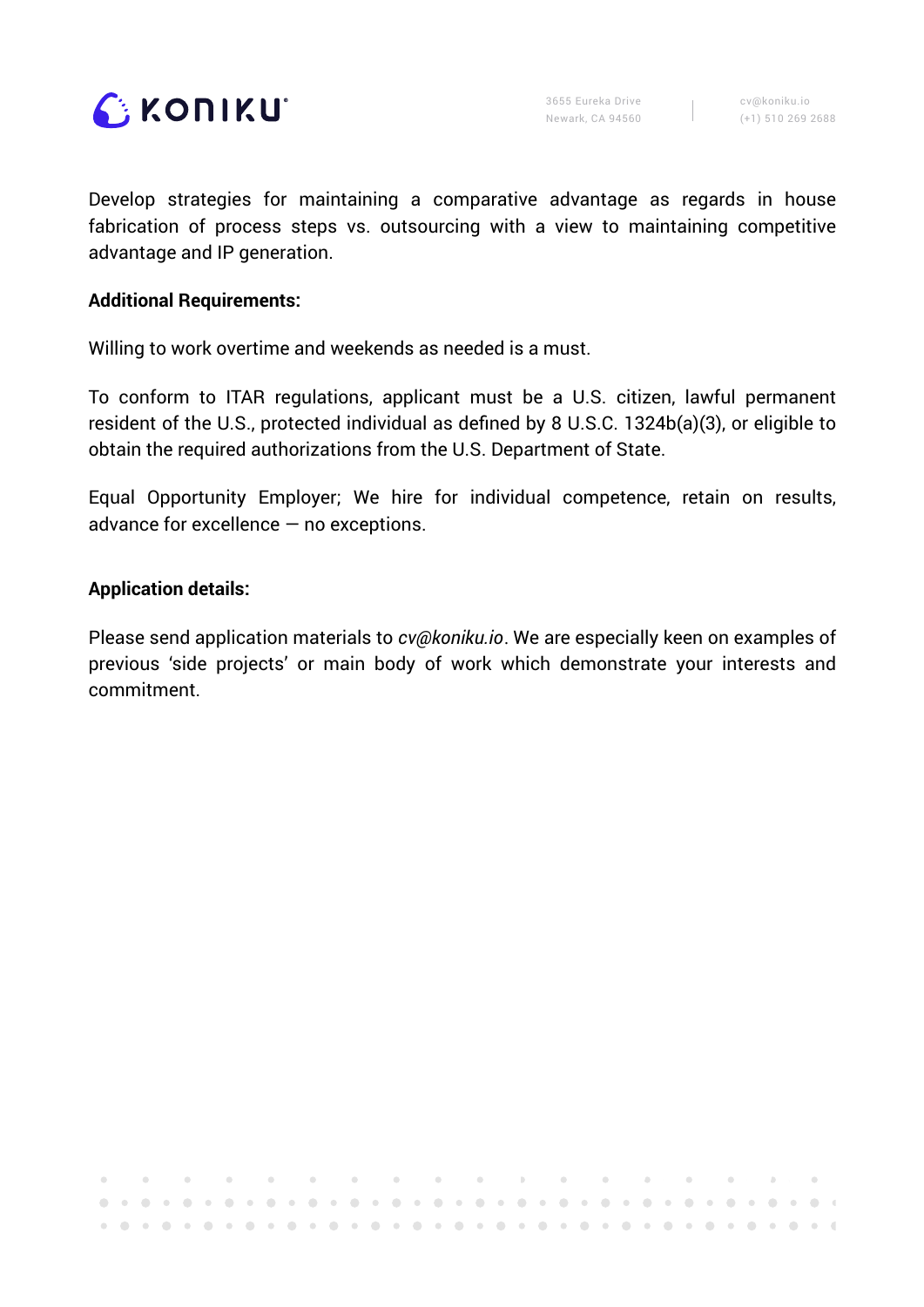

cv@koniku.io (+1) 510 269 2688

**Job 8**

**Short Description:** 

Lead Automation Engineer

### **Summary:**

Yes, all laboratory tasks can be automated  $-$  all. The ideal candidate is passionate about automation and automating our entire lab R&D and manufacturing.

We are building next generation lab automated processes which work alongside human biotech developers. The ideal candidate has deep expertise in complex laboratory automation systems, integration of commercial laboratory instrumentation with customized hardware and software. You will guide the evolution of our data archiving systems and integrate same with our automated lab.

A strong record of successful delivery of high quality complex automation/software solutions. Genuine leadership qualities will help you thrive in this role.

### **Experience & Additional Qualifications:**

M.Sc. or PhD degree in Life Sciences, Computer Science, Physical Science or Engineering or related field with 7+ years of relevant experience. Experience integrating laboratory automation equipment such as liquid handlers, automated stores, experiment execution platforms, analyzers and robotics. Scheduling and modelling algorithms and strategies.

Analytical skills necessary to plan for, design or enhance highly complex systems and programs, resolve problems requiring a comprehensive and state of the art awareness of automation and instrumentation.

### **Detailed Job Description:**

Identify, architect, build and maintain Koniku's laboratory automation framework for R&D, device manufacturing/scale—up. Identify contractors for 3rd party manufacturing that meet regulatory requirements.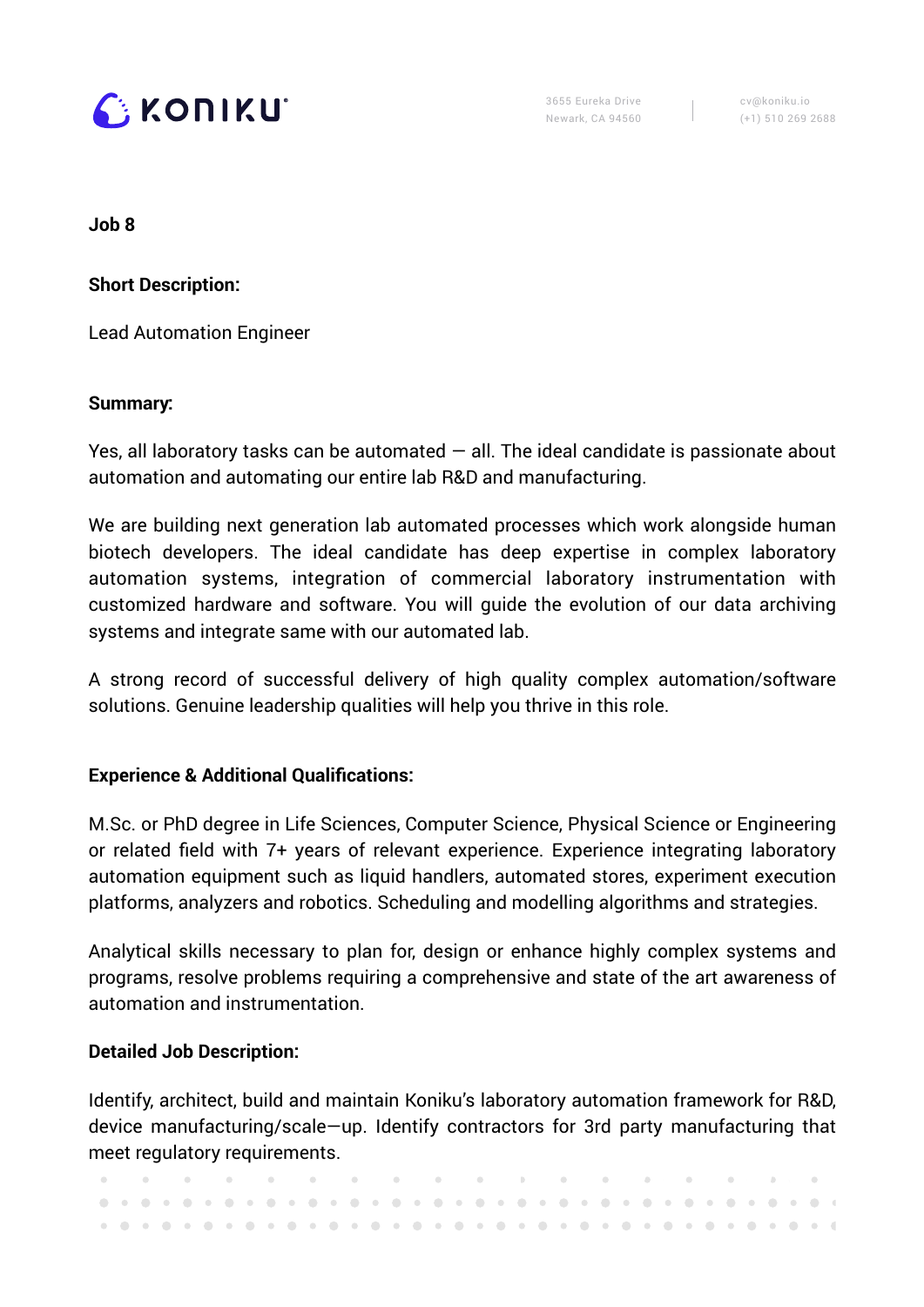

 $\Delta$ 

Identifies and contributes to hiring of new talent. This role reports directly to the CEO.

### **Additional Requirements:**

Willing to work overtime and weekends as needed is a must.

To conform to ITAR regulations, applicant must be a U.S. citizen, lawful permanent resident of the U.S., protected individual as defined by 8 U.S.C. 1324b(a)(3), or eligible to obtain the required authorizations from the U.S. Department of State.

Equal Opportunity Employer; We hire for individual competence, retain on results, advance for excellence — no exceptions.

#### **Application details:**

Please send application materials to *[cv@koniku.io](mailto:cv@koniku.io)*. We are especially keen on examples of previous 'side projects' or main body of work which demonstrate your interests and commitment.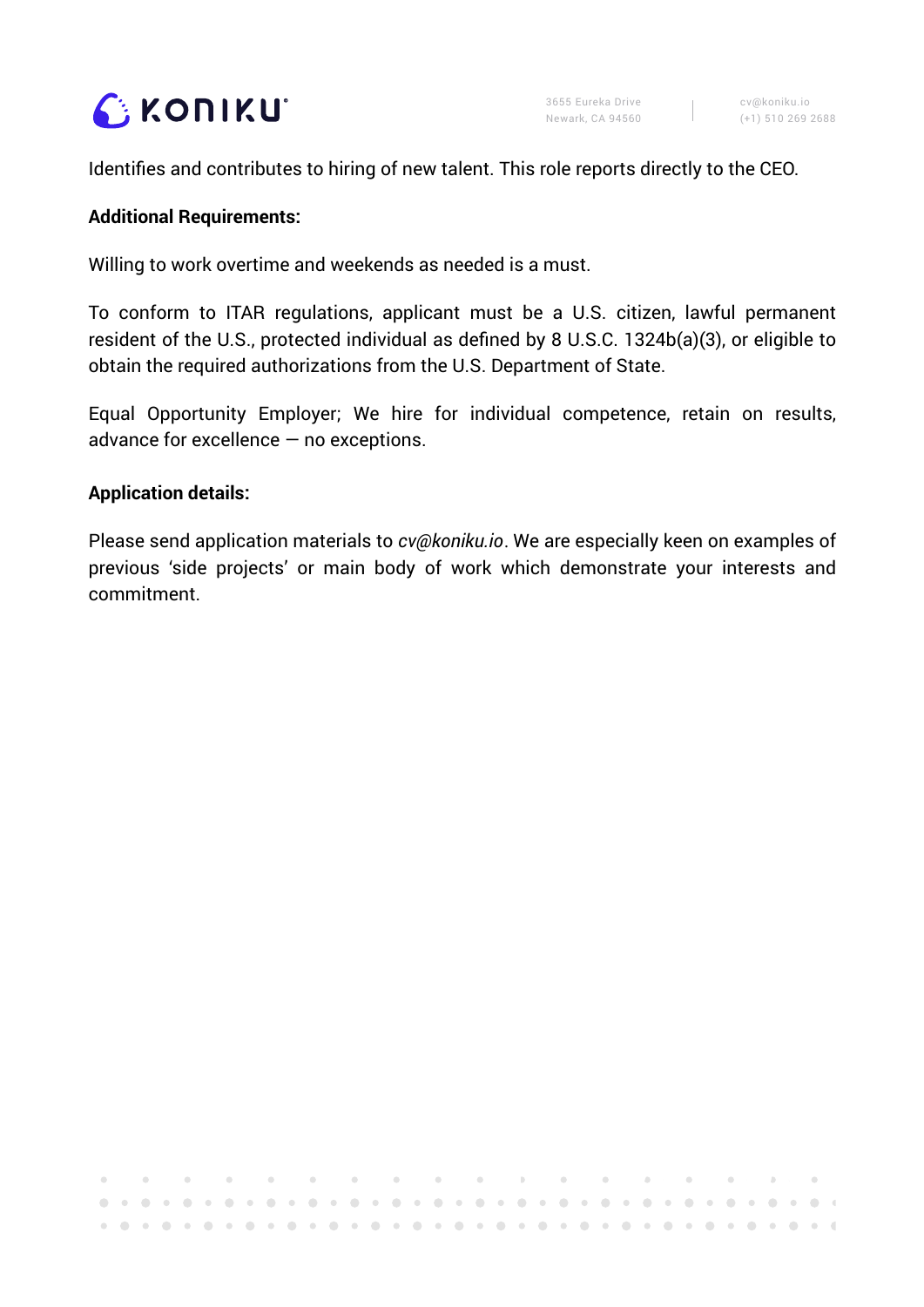

cv@koniku.io (+1) 510 269 2688

**Job 9**

## **Short Description:**

Research Associate

### **Summary:**

A bright scientific mind with a great attention to detail to work with and report to scientists in the Koniku biolab. The biolab team will work on  $6 - 12$  month delivery timelines involving several large cell—based screening assay. The research associate will be expected to conduct impeccable experiments and to careful collect experimental data and observations. You will be asked to generate 100+ genetic construct variants with the aid of an automated liquid handling system.

The ideal candidate is highly meticulous, patient and articulate.

A MSc with 2+ years of industry experience or PhD in Biology or related field and publications in molecular biology.

## **Experience & Additional Qualifications:**

Familiarity with mammalian cell culture, Extensive Cloning and sub—cloning experience for DNA constructs (point mutation, saturating mutations and variant library development) Techniques required: qRT—PCR, nucleic acid isolation, transfections, spectroscopy, primary cell culture, FACS, Western Blot. Experience in small molecule screening is appreciated. Immunocyochemistry and live cell imaging experience is appreciated. Experience in cell signaling is appreciated (pathway crosstalk, phosphoblots).

PhD/MSc in Biology or related field + 2 years laboratory experience. Excellent skills in communication, organization, flexibility and an eagerness to learn. Must work well independently and in a team setting. Must be dependable, willing to follow procedural instructions and work with computers, and meticulous in maintaining a laboratory notebook. Must work with potentially hazardous materials and be able to lift up to 40 pounds, and be capable of standing, lifting, bending, etc., for extended periods of time.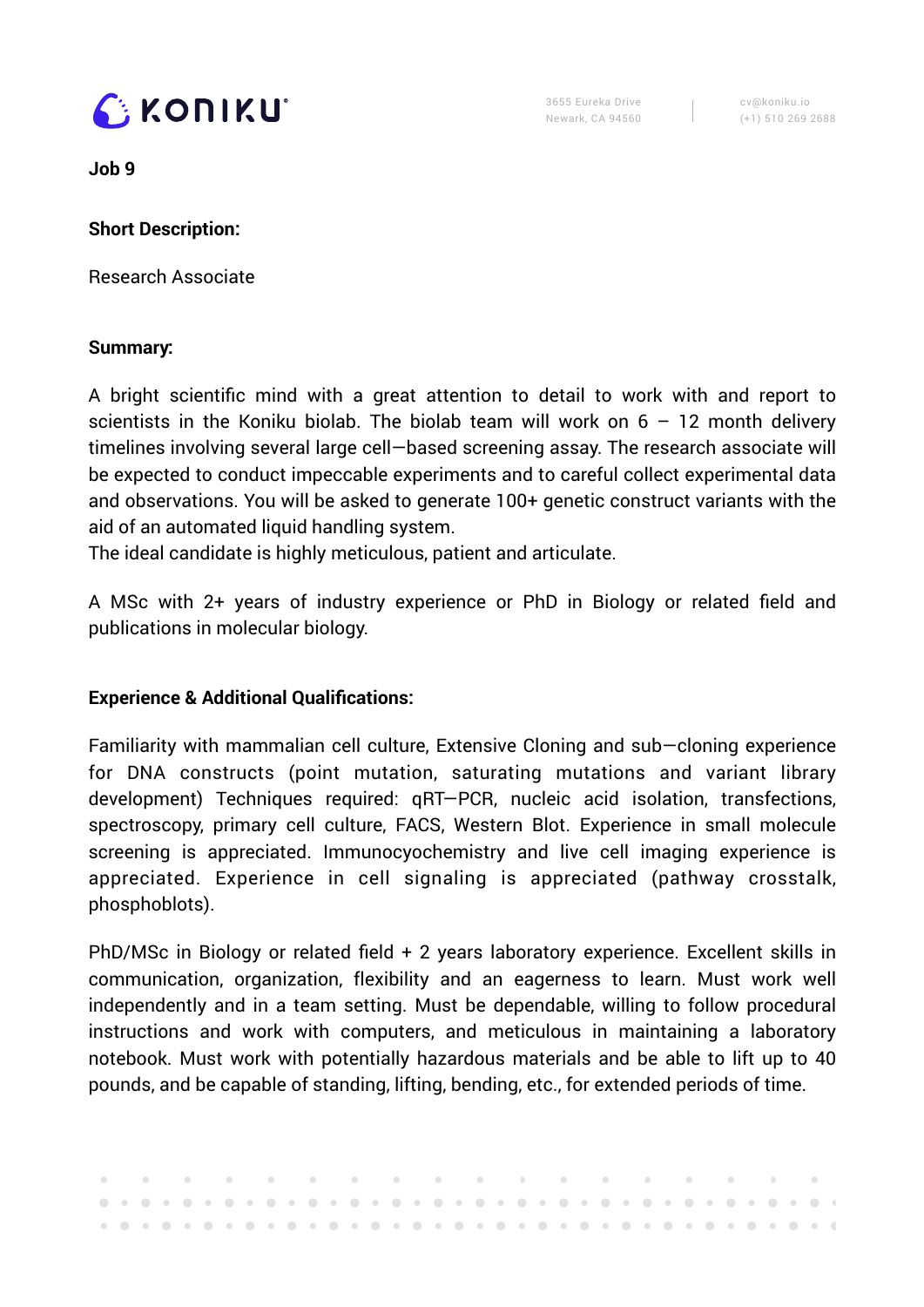

Maintain cell cultures in the Koniku biolab. Perform hundreds of cDNA cloning and site directed mutagenesis and random mutagenesis. Perform microplate transfection and use plate reader for data collection. Perform initial data analysis and present data to other scientists one—on—one and in team meetings. Maintain accurate notes and document experimental observations.

### **Additional Requirements:**

Willing to work overtime and weekends as needed is a must.

To conform to ITAR regulations, applicant must be a U.S. citizen, lawful permanent resident of the U.S., protected individual as defined by 8 U.S.C. 1324b(a)(3), or eligible to obtain the required authorizations from the U.S. Department of State.

Equal Opportunity Employer; We hire for individual competence, retain on results, advance for excellence — no exceptions.

**Application details:**

.

Please send application materials to *[cv@koniku.io](mailto:cv@koniku.io)*. We are especially keen on examples of previous 'side projects' or main body of work which demonstrate your interests and commitment.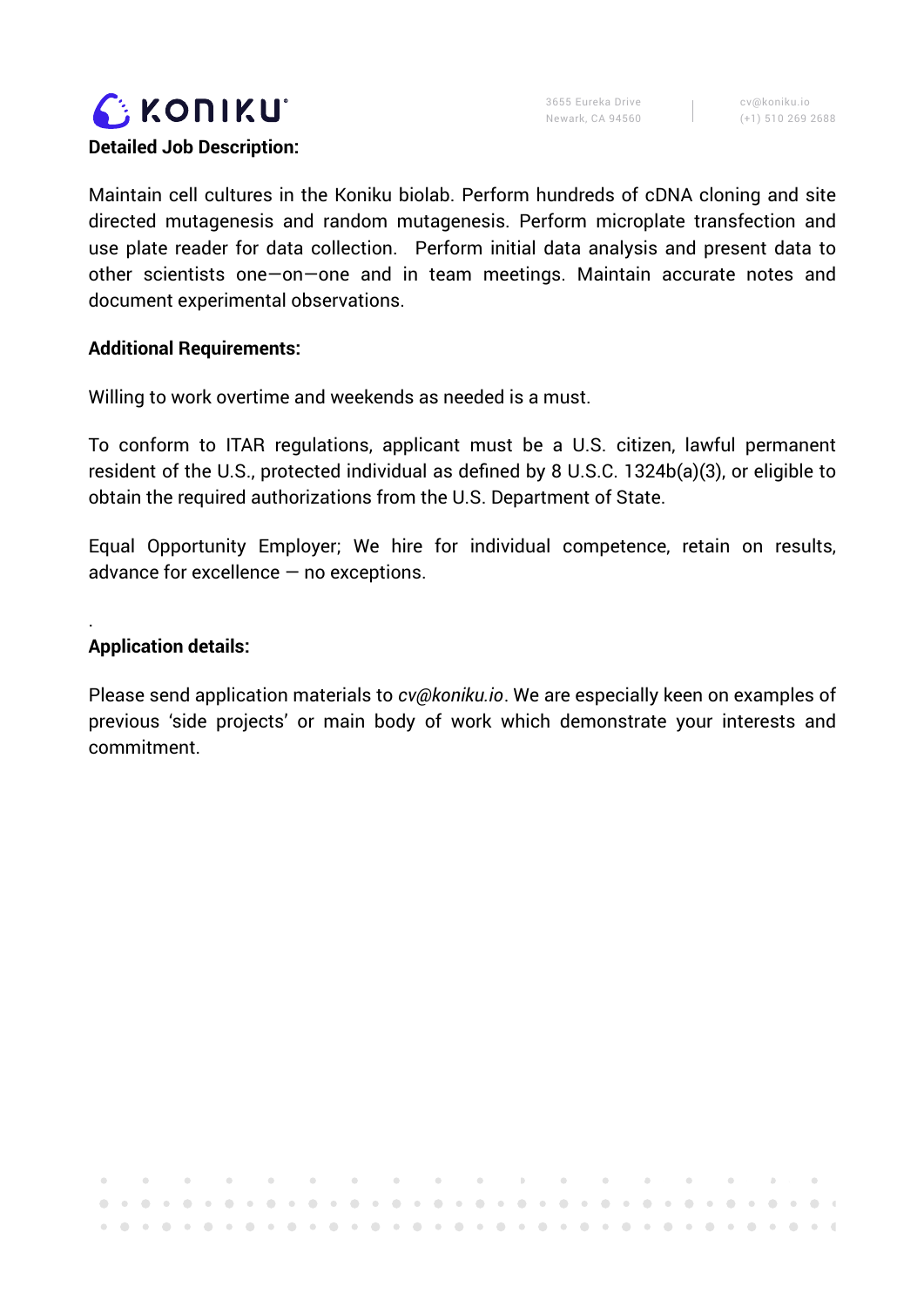

cv@koniku.io (+1) 510 269 2688

**Job 10**

**Short Description:** 

Cell Biologist/Neuroscientist

### **Summary:**

A bright, purpose driven scientific mind with impeccable attention to detail. You will work alongside exceptional scientists in the Koniku biolab. The team works on quarterly delivery timelines involving several large, automated cell—based screening assays. This role be expected straddle 2 teams, computational neuroscience and wetware design. You will be required to generate and maintain induced pluripotent stem cells (iPSC). We need you to design 3D organoid systems of iPSC derived cortical neurons and astrocytes representative of real in vivo models.

The ideal candidate will have some experience of patterning such organoid with small molecules and other factor for timed release or upon the application of external stimulus. The chosen candidate will need a lot stamina and ability to manage separate work streams independently, generate new lines of inquiry with a view to solving customers pressing problems with exceptionally smart solutions.

## **Experience & Additional Qualifications:**

Familiarity with mammalian cell culture, neuron cell culture, organoid generation especially within artificial systems i.e. PDMS enclosures or with other biocompatible materials.

PhD/MSc in Biology or related field + 2 years laboratory experience. Excellent skills in communication, organization, flexibility and an eagerness to learn. Must work well independently and in a team setting. Must be dependable, willing to follow procedural instructions and meticulous in maintaining a laboratory notebook. Must work with potentially hazardous materials and be able to lift up to 40 pounds, and be capable of standing, lifting, bending, etc., for extended periods of time.

|  |  |  |  |  |  |  |  |  |  |  |  |  |  |  |  |  | . A second construction of the construction of the construction of the construction of $\mathbf{r}_i$ |
|--|--|--|--|--|--|--|--|--|--|--|--|--|--|--|--|--|-------------------------------------------------------------------------------------------------------|
|  |  |  |  |  |  |  |  |  |  |  |  |  |  |  |  |  |                                                                                                       |
|  |  |  |  |  |  |  |  |  |  |  |  |  |  |  |  |  |                                                                                                       |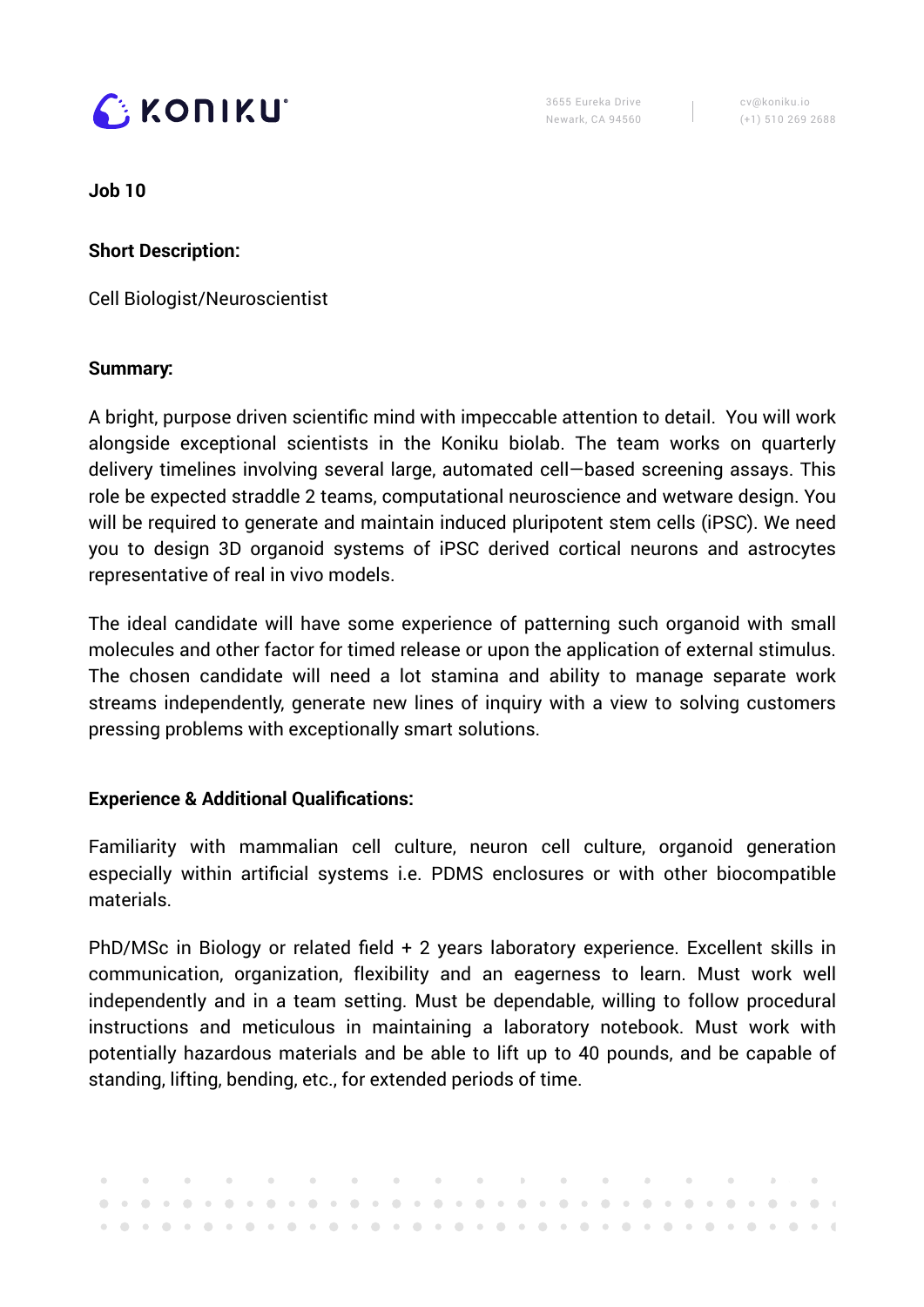

#### **Detailed Job Description:**

Maintain cell cultures in the Koniku biolab. Perform microplate transfection and use plate reader for data collection. Perform initial data analysis and present data to other scientists one-on-one and in team meetings. Maintain accurate notes and document experimental observations.

#### **Additional Requirements:**

Willing to work overtime and weekends as needed is a must.

To conform to ITAR regulations, applicant must be a U.S. citizen, lawful permanent resident of the U.S., protected individual as defined by 8 U.S.C. 1324b(a)(3), or eligible to obtain the required authorizations from the U.S. Department of State.

Equal Opportunity Employer; We hire for individual competence, retain on results, advance for excellence — no exceptions.

### **Application details:**

 $\bullet$ 

 $\sim 0.1$ 

Please send application materials to *[cv@koniku.io](mailto:cv@koniku.io)*. We are especially keen on examples of previous 'side projects' or main body of work which demonstrate your interests and commitment.

 $\mathbf{0}$  , and  $\mathbf{0}$  , and  $\mathbf{0}$ 

 $\mathbf{u} = \mathbf{u} + \mathbf{u} + \mathbf{u} + \mathbf{u} + \mathbf{u} + \mathbf{u} + \mathbf{u} + \mathbf{u} + \mathbf{u} + \mathbf{u} + \mathbf{u} + \mathbf{u} + \mathbf{u} + \mathbf{u} + \mathbf{u} + \mathbf{u} + \mathbf{u} + \mathbf{u} + \mathbf{u} + \mathbf{u} + \mathbf{u} + \mathbf{u} + \mathbf{u} + \mathbf{u} + \mathbf{u} + \mathbf{u} + \mathbf{u} + \mathbf{u} + \mathbf{u} + \mathbf{u} + \mathbf$ 

 $\sim 10^{-11}$ 

 $\sim 10^{-11}$ 

 $\mathcal{F}$ 

 $\bar{f}$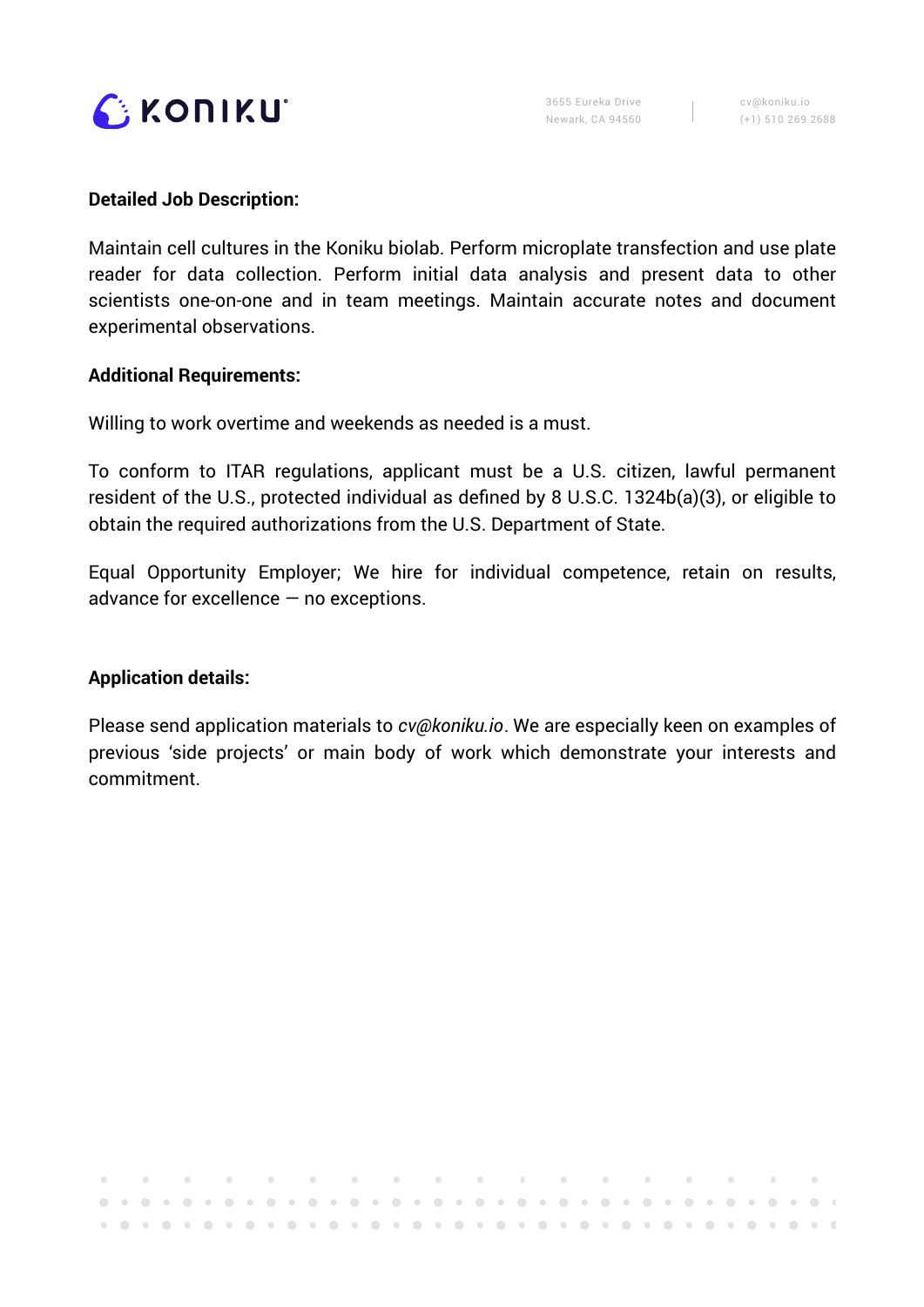

cv@koniku.io (+1) 510 269 2688

**Job 11**

**Short Description:** 

Design Engineer

#### **Summary:**

You are user obsessed. Your previous role demonstrates how you focused on, and succeeded in solving the user's problem. Especially how you were able to a make physical device user friendly and unobtrusive. You made the user connect the device or solution in a fundamental way.

You deeply understand the power of a narrative at a visceral level, that understanding pervades your work. Your mindset is: "design that works effortlessly". You can demonstrate an unusual degree of interest in biotech and biosystems.

You are able to design into industrial and consumer workspaces with ease. Strong organizational skills and the ability to synthesize vast amounts of new technical information into design concepts which tell a compelling story from scratch to finish. Creation of 3D/2D definition of parts, assemblies and installations.

### **Experience & Additional Qualifications:**

Bachelor's degree or higher in industrial design, art and design with some technical focus, engineering, physics, or equivalent experience. 5+ years of industry experience in industrial design. Some experience in any of the following is valued: brand alignment or infrastructure design. Strong experience with conceptual Solidworks (or other CAD tools) modelling. Exceptional attention to details.

You can interact comfortably with senior level executives from major firms. You are an effective communicator. You can work with constantly changing goals and really tight deadlines. You have a strong work ethic.

|  |  |  |  |  |  |  |  |  |  |  |  |  |  |  |  |  | . A set of the set of the set of the set of the set of $\mathcal{A}$ , and the set of the set of $\mathcal{A}$ |
|--|--|--|--|--|--|--|--|--|--|--|--|--|--|--|--|--|----------------------------------------------------------------------------------------------------------------|
|  |  |  |  |  |  |  |  |  |  |  |  |  |  |  |  |  |                                                                                                                |
|  |  |  |  |  |  |  |  |  |  |  |  |  |  |  |  |  |                                                                                                                |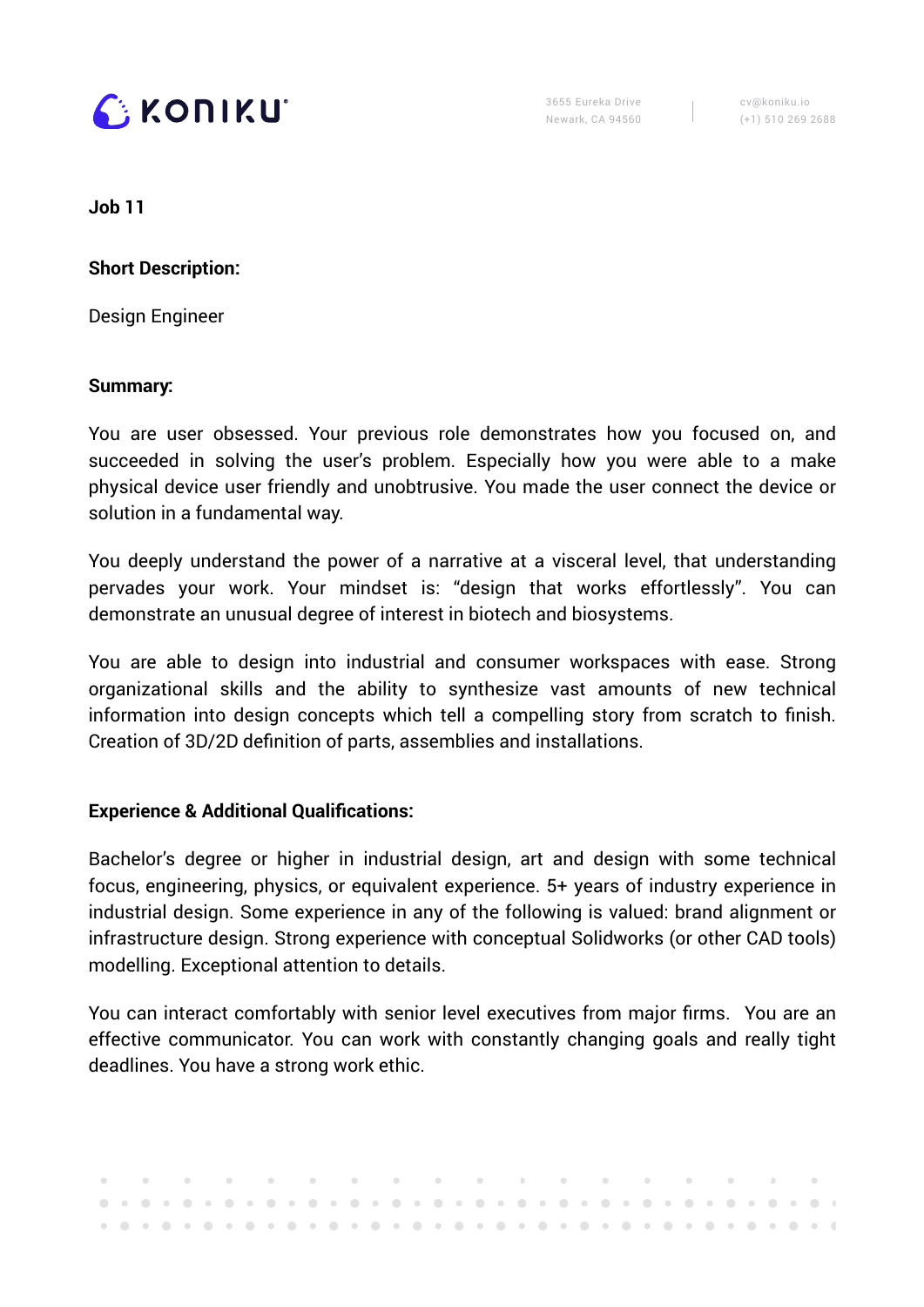

#### **Detailed Job Description:**

Weave many strands of technologies from various teams into a coherent product which solves a problem and tells a story.

Provide conceptual CAD view of upcoming products, oversee prototyping and help demonstrate those prototypes to customers.

Further streamline internal development cycles for various verticals. Ensuring that design modules can be reused in multiple verticals.

Prior experience in patent review and the patent process is desirable.

Interface with external design teams to deliver on major initiatives.

#### **Additional Requirements:**

Willing to work overtime and weekends as needed is a must.

To conform to ITAR regulations, applicant must be a U.S. citizen, lawful permanent resident of the U.S., protected individual as defined by 8 U.S.C. 1324b(a)(3), or eligible to obtain the required authorizations from the U.S. Department of State.

Equal Opportunity Employer; We hire for individual competence, retain on results, advance for excellence — no exceptions.

### **Application details:**

Please send application materials to *[cv@koniku.io](mailto:cv@koniku.io)*. We are especially keen on examples of previous 'side projects' or main body of work which demonstrate your interests and commitment.